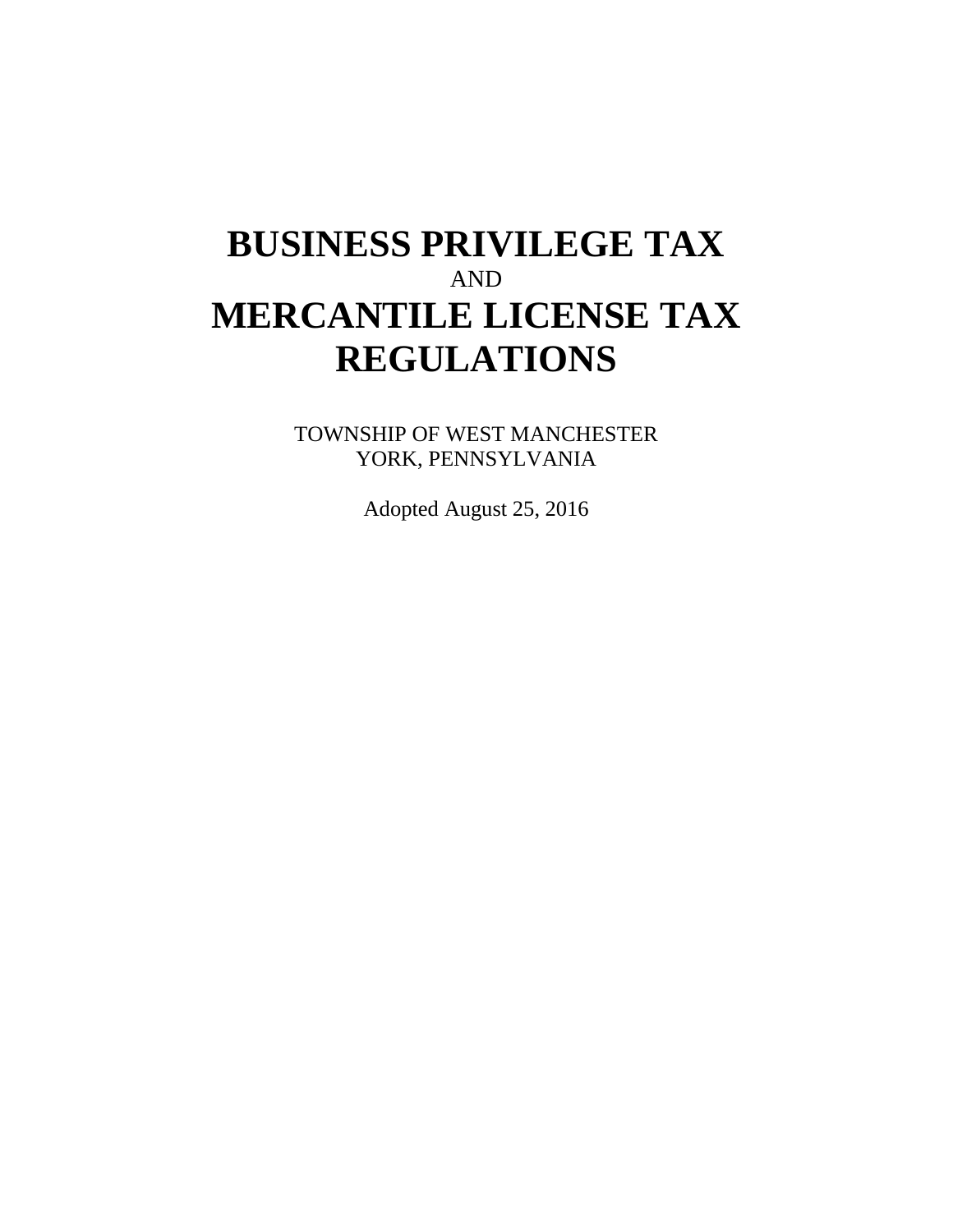#### **INTRODUCTION**

Individuals or entities conducting business in the Township of West Manchester ("Township") are required to comply with the Township's Business Privilege Tax and Mercantile License Tax Ordinances, referred to collectively herein as the "Tax Ordinances" and to pay a business privilege and/or mercantile tax to the Township. These Regulations provide a formal interpretation of the Tax Ordinances and shall be construed, whenever possible, to be consistent with the Tax Ordinances. In the event that these Regulations are inconsistent with the Tax Ordinances, the provisions of the Tax Ordinances shall prevail.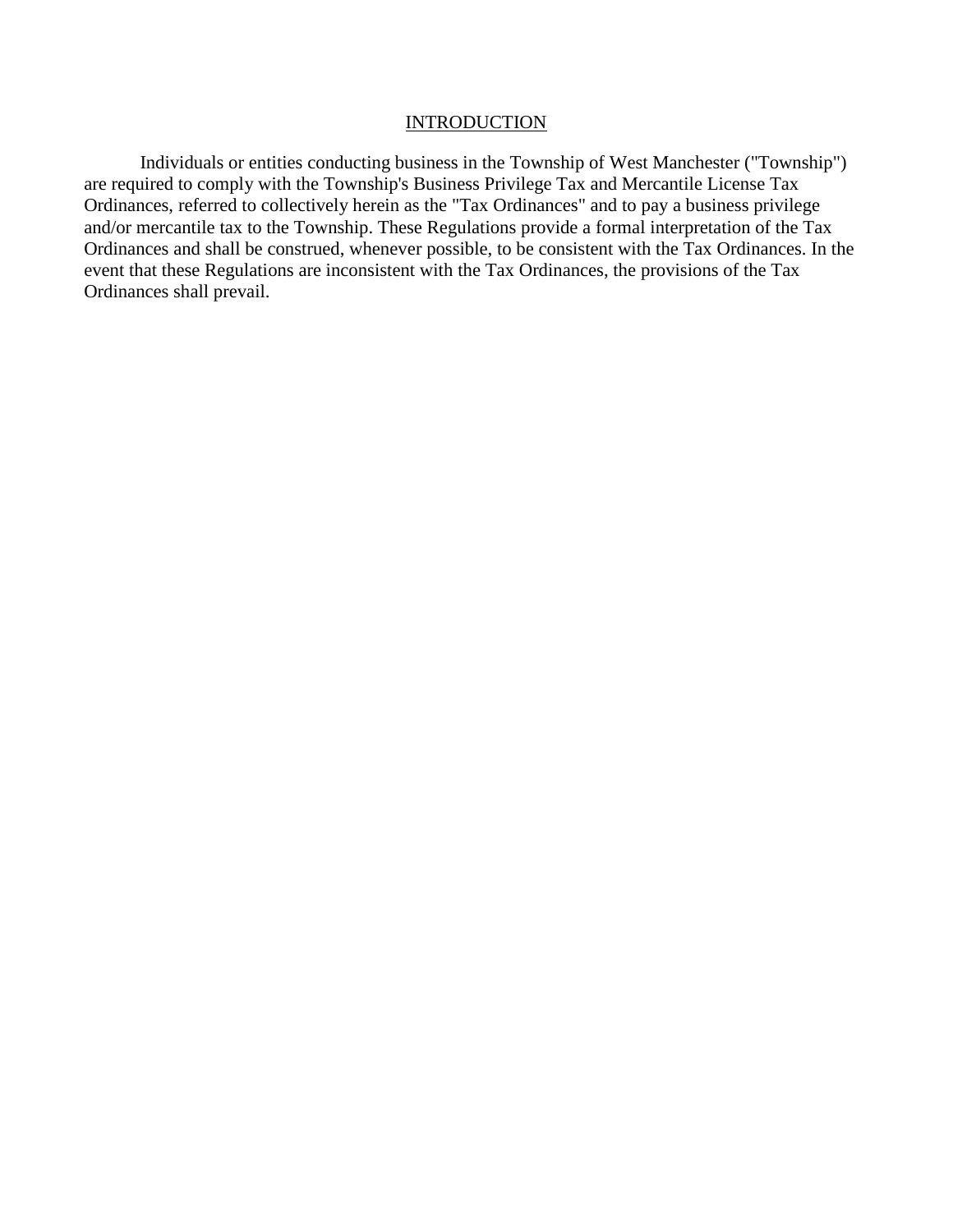## **WEST MANCHESTER TOWNSHIP YORK, PA**

#### **BUSINESS PRIVILEGE TAX AND MERCANTILE LICENSE TAX REGULATIONS**

## **TABLE OF CONTENTS** Page

| $\mathbf{I}$ |
|--------------|
| 4            |
| 4            |
| 5            |
| 5            |
| 5            |
| 5            |
| 5            |
|              |
| 5            |
| 5            |
| 6            |
| 8            |
|              |
| 8            |
| 9            |
| 9            |
| 9            |
| 9            |
| 9            |
| 10           |
| 10           |
| 12           |
| 13           |
| 15           |
| 15           |
| 15           |
|              |

Section 203. Affiliated Companies. 15 Section 204. Receipts from Lease, Use, or Rental of Personal or Real Property. 16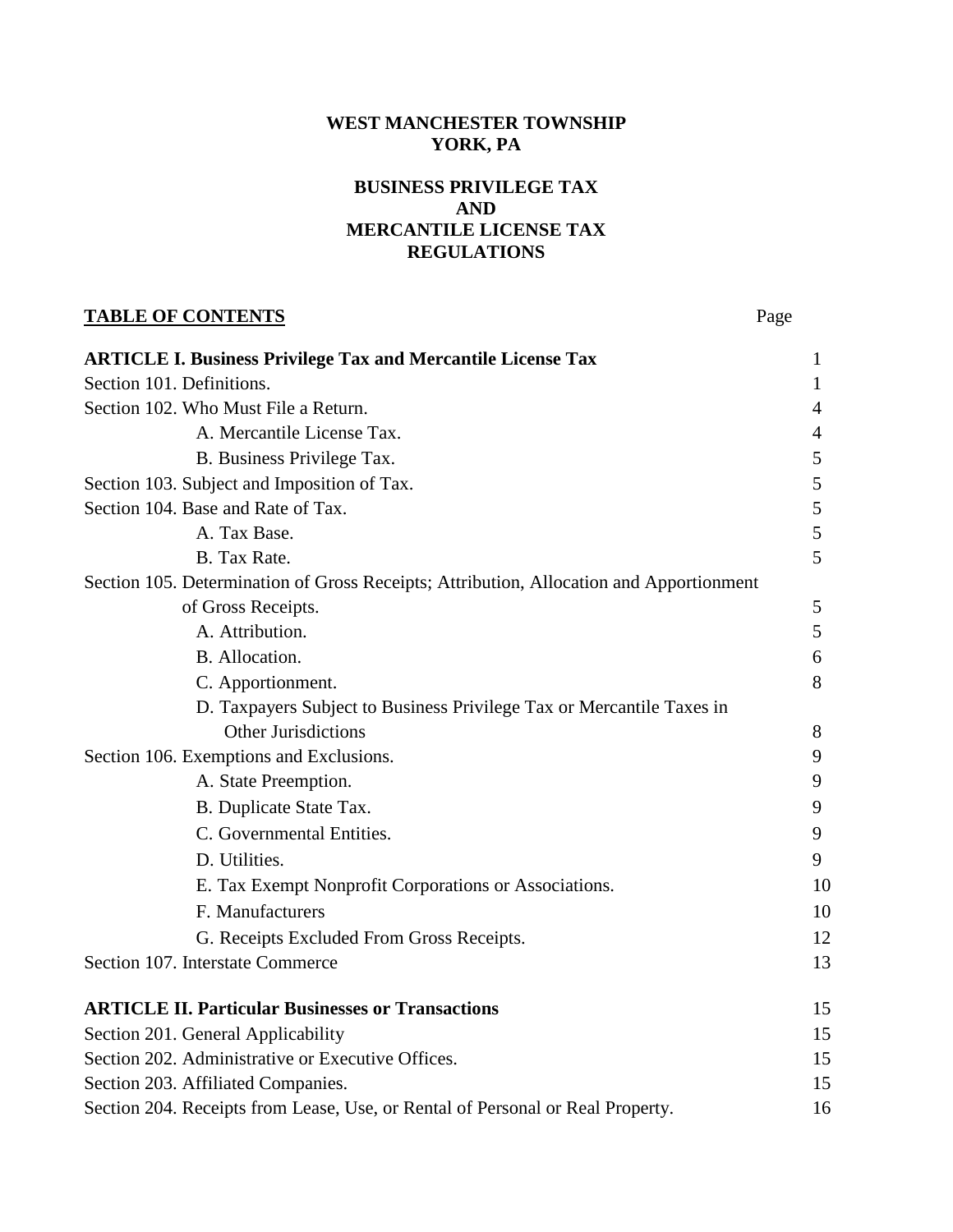| Section 205. "Unearned" Receipts.                                                   | 16 |
|-------------------------------------------------------------------------------------|----|
| Section 206. Accountants, Architects, Engineers, Attorneys, Consultants, and other  |    |
| Persons Providing Professional Services.                                            | 17 |
| Section 207. Principals and Agents.                                                 | 17 |
| A. Revenue Collections by Agent.                                                    | 17 |
| B. Dollar-for-Dollar Payments and Reimbursements.                                   | 18 |
| C. Factors to be Considered in Establishing an Agency Relationship.                 | 18 |
| D. Manufacturer's Representative.                                                   | 19 |
| E. Agent as Employee.                                                               | 19 |
| F. Advertising and Marketing Agencies.                                              | 19 |
| G. Insurance Agents, Brokers and Underwriters.                                      | 20 |
| H. Real Estate Brokers and Agents.                                                  | 20 |
| Section 208. Persons Who Repair, Alter or Improve Tangible Personal Property.       | 20 |
| Section 209. Persons Erecting Buildings or Altering, Repairing, or Improving        |    |
| Real Property.                                                                      | 21 |
| Section 210. Persons Paying Taxes to Other Municipalities.                          | 21 |
| Section 211. Building Operators                                                     | 21 |
| Section 212. Intellectual Property                                                  | 22 |
| <b>ARTICLE III: Declaration and Payment of Tax</b>                                  | 23 |
| Section 301. Extension of Time for Filing Returns.                                  | 23 |
| Section 302. Filing to Be Complete.                                                 | 23 |
| Section 303. Business Termination.                                                  | 23 |
| Section 304. Accounting Methods (Cash or Accrual) and Periods.                      | 23 |
| Section 305. Records to be Kept.                                                    | 23 |
| <b>ARTICLE IV: Administration and Enforcement</b>                                   | 22 |
| Section 401. Verification of Records, Audits, Response Periods, Prior Year Returns. | 22 |
| A. Issuance of Subpoenas to Compel Attendance and Production.                       | 24 |
| B. Minimum Time Periods for Taxpayer Response.                                      | 24 |
| C. Inquiry as to Prior Year Returns.                                                | 24 |
| Section 402. Procedures for the Conduct of Taxpayer Audits.                         | 25 |
| A. Notice of Audit.                                                                 | 25 |
| B. Rescheduling Audit.                                                              | 25 |
| C. Representation at Audit.                                                         | 25 |
| D. Use of Estimates.                                                                | 25 |
| E. Audit results.                                                                   | 25 |
| Section 403. Examination of Return, Notice of Assessment.                           | 25 |
| A. Examination of Return.                                                           | 25 |
| B. No Return Filed.                                                                 | 26 |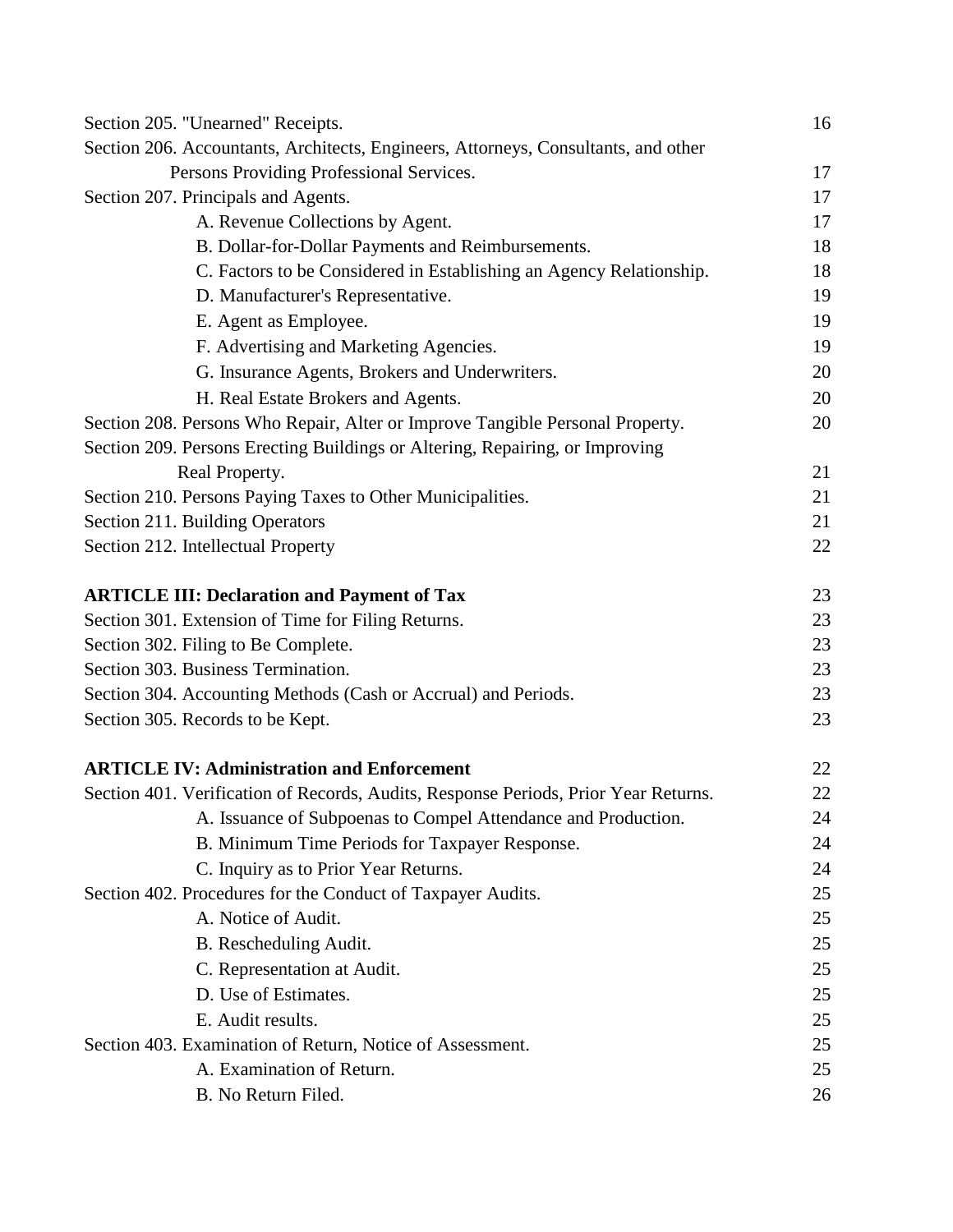| Section 404. Petition for Reassessment.                          | 26 |
|------------------------------------------------------------------|----|
| Section 405. Refund of Overpayments, Interest on Overpayments.   | 26 |
| A. Taxpayer Request for Refund of Overpayments.                  | 26 |
| B. Interest on Overpayments.                                     | 27 |
| C. Acceptance of Refund Check.                                   | 27 |
| Section 406. Abatement of Certain Interest and Penalty.          | 28 |
| A. Errors and Delays.                                            | 28 |
| B. Erroneous Written Advice by Township.                         | 28 |
| Section 407. Installment Agreements.                             | 28 |
| A. Termination of Installment Agreement.                         | 28 |
| B. Alteration of Installment Agreement.                          | 28 |
| C. Breach of Installment Agreement.                              | 29 |
| D. Prepayment Permitted.                                         | 29 |
| Section 408. Payment under Protest.                              | 29 |
| Section 409. Violations, Interest on Underpayment and Penalties. | 29 |
| A. Interest on Underpayment.                                     | 29 |
| B. Penalty.                                                      | 29 |
| C. Fine.                                                         | 29 |
| Section 410. Confidential Nature of Tax Information.             | 30 |
| Section 411. Dishonored Checks.                                  | 30 |
| Section 412. Taxpayer's Administrative Appeals.                  | 30 |
| A. Petitions for Administrative Appeal.                          | 30 |
| B. Contents of Petition for Administrative Appeal.               | 30 |
| C. Deadlines for Filing Petition for Administrative Appeal.      | 30 |
| D. Administrative Appeals Process and Procedure.                 | 30 |
| Section 413. Judicial Appeal.                                    | 32 |
| Section 414. Construction.                                       | 32 |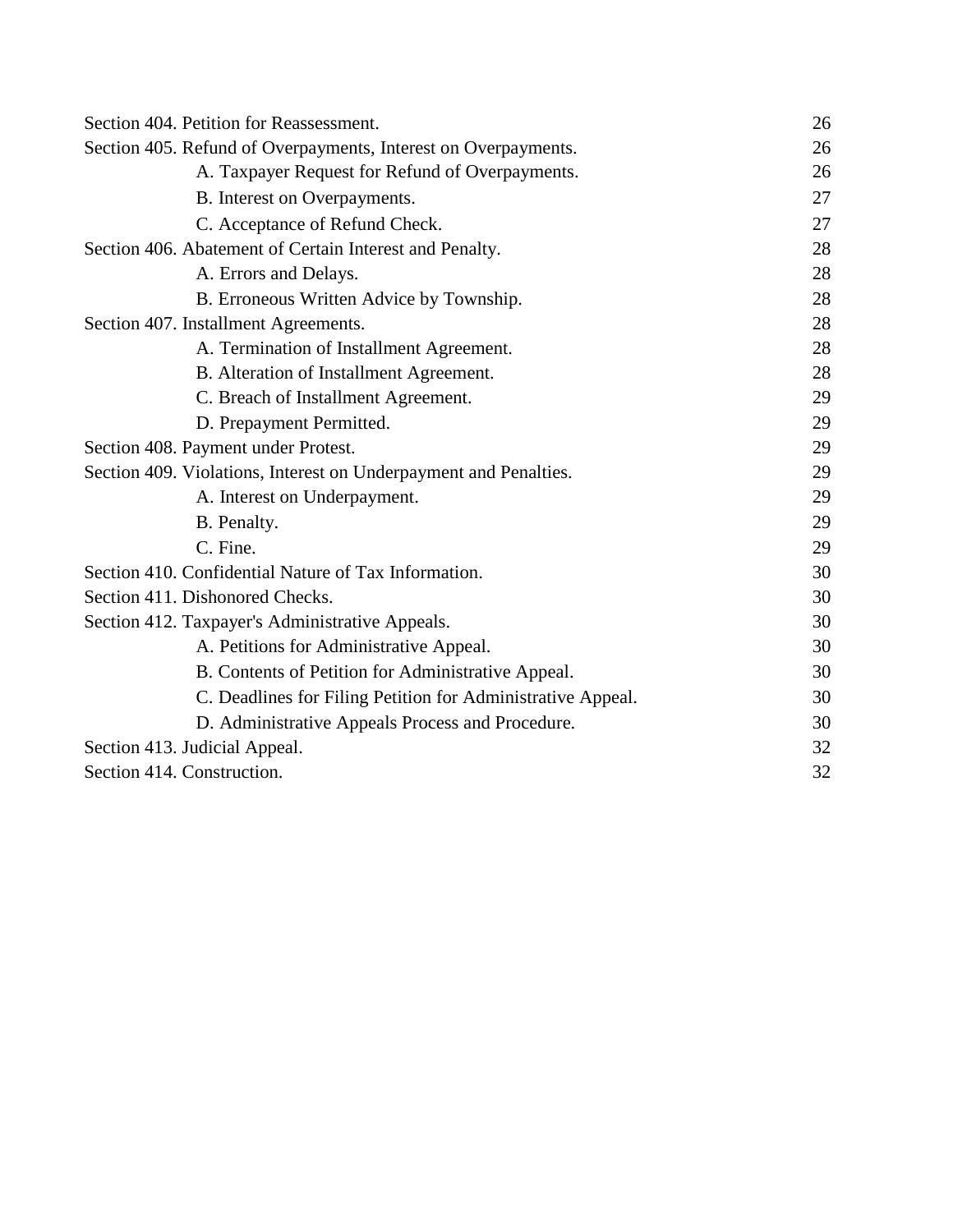#### **ARTICLE I**

#### **BUSINESS PRIVILEGE TAX AND MERCANTILE LICENSE TAX**

#### **Section 101. Definitions**

Words used in the Business Privilege Tax Ordinance, the Mercantile License Tax Ordinance, or these Regulations, but not defined in the Tax Ordinances, the Regulations, by state statute, or by the Pennsylvania judiciary, will be interpreted using the common and ordinary meaning afforded to such words in a local tax context. Any taxpayer may request in writing a written determination of taxability from the Tax Collector with respect to the application of the provisions of the Tax Ordinances or these Regulations. Words or phrases shall have their intended meaning whether or not the word or phrase is capitalized in these Regulations.

As used in these Regulations:

*"Agent"* is a Person with the legal authority to act on behalf of another, called a principal.

*"Assessment"* means the determination of the amount of tax principal, penalty or interest due by a taxpayer.

*"Allocation"* of gross receipts is the calculation of a share of total gross receipts for a particular base of operations when more than one base of operations exists.

*"Apportionment"* of gross receipts is the calculation of a share of gross receipts to be included in the tax base, resulting from the performance of services or sale of products outside Pennsylvania, by or in conjunction with a base of operations with substantial nexus with West Manchester Township. See Section 107*(Interstate Commerce)* regarding apportionment formula and applicability.

*"Attribution"* is the process of specifically identifying gross receipts directly or indirectly connected to a particular base of operations of the taxpayer.

*"Base of Operations"* means an actual, physical and permanent place of business used by a Taxpayer to conduct significant business activities. There is a basic presumption that a business must exist somewhere and cannot exist without any base of operations. A taxpayer with a single location is deemed to have a base of operations at that location. A taxpayer claiming that a location is not a base of operations must demonstrate that another location functions as a base of operations. A taxpayer claiming multiple business locations has the burden of proof to demonstrate that any given location constitutes a base of operations as defined herein.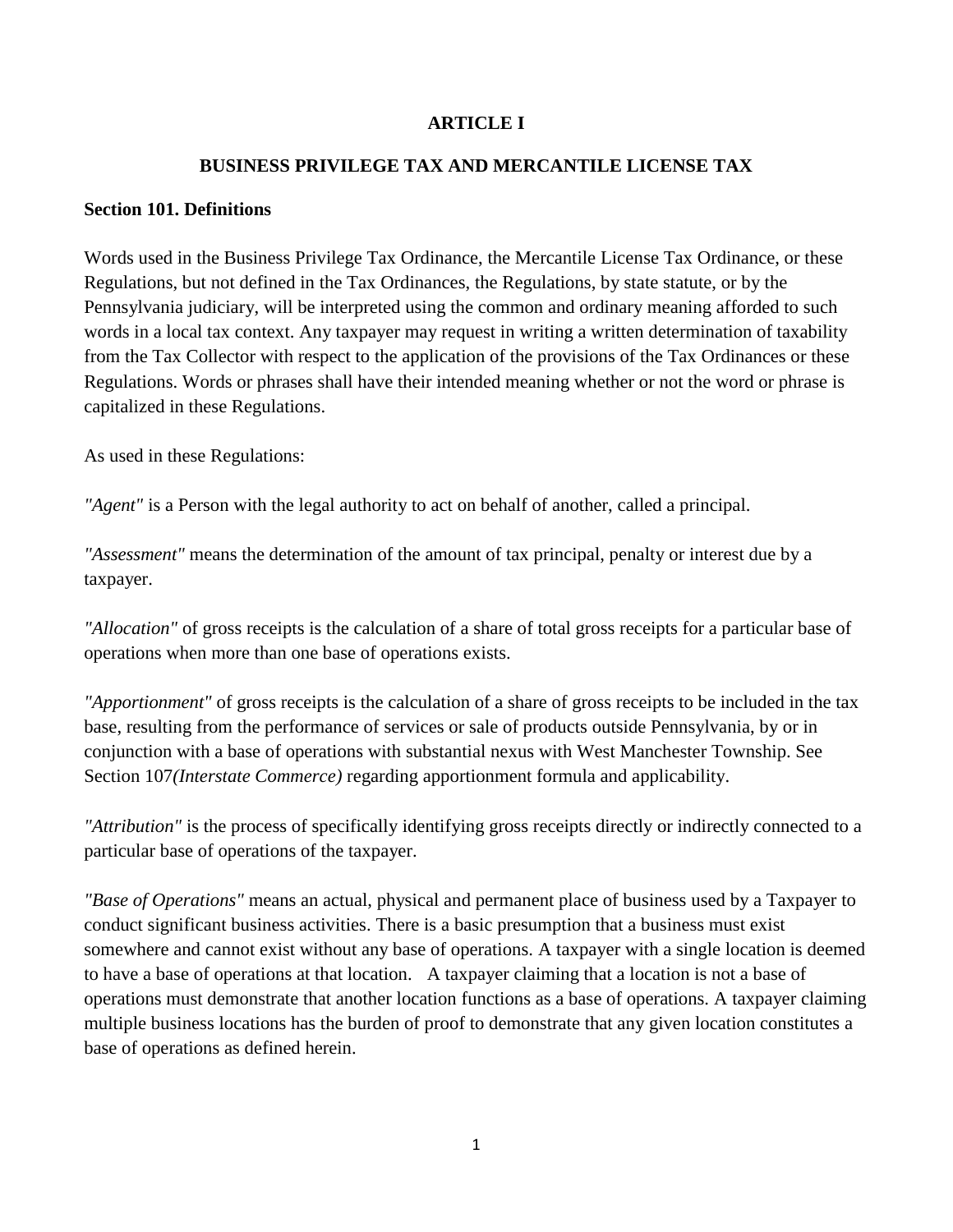- A. Home Office An area of a personal residence is recognized as a base of operations if it is used for business, and no other base of operations is reasonably available to conduct business activities. A home office used for the convenience of an employee, owner, or other worker, does not qualify as a base of operations. Use of a home office is deemed to be simply for the convenience of an employee or owner, if there is another business office where the same activities are performed.
- B. Other Facility- Use of a customer's or client's facility by a taxpayer does not qualify as a base of operations of the taxpayer if the business activity at the facility by the taxpayer is incidental with respect to the taxpayer's overall business activity. Business activity of sufficient size, duration, and complexity will constitute a base of operations of the taxpayer.

**Example 1:** A consultant with no office in the Township spends three weeks working at a client's location in the Township. The client provides the consultant with a place to work and access to other facilities during the three weeks. The consultant also works at other client locations and at his own office.

## **The consultant does not have a base of operations at his client's location because the activity in the Township lacks sufficient size, duration and complexity.**

**Example 2:** A property management firm headquartered outside the Township manages a building located in the Township under a three-year service contract. Several full time employees of the management firm provide maintenance and administrative services, on a daily basis, and exclusively at the building in the Township. The building owner provides office space and a maintenance facility for the use of the property management firm's employees.

## **The property management firm has a base of operations in West Manchester Township because the Business Activity is of sufficient size, duration, and complexity.**

C. Real estate located in West Manchester Township constitutes a base of operations of the owner, the lessee and the operator.

*"Broker"* in general, is one who holds himself out for employment by others, and acts as an intermediate negotiator between parties to a transaction, and in a sense is the agent of both parties. The determination of who is a Broker is fact specific. In industries that require a specific license to act as a Broker, Broker is defined by the requirements for the specific license.

*"Business Activity"* means any significant participation, by a person, to offer a service or sale to another, or to engage in commercial transactions.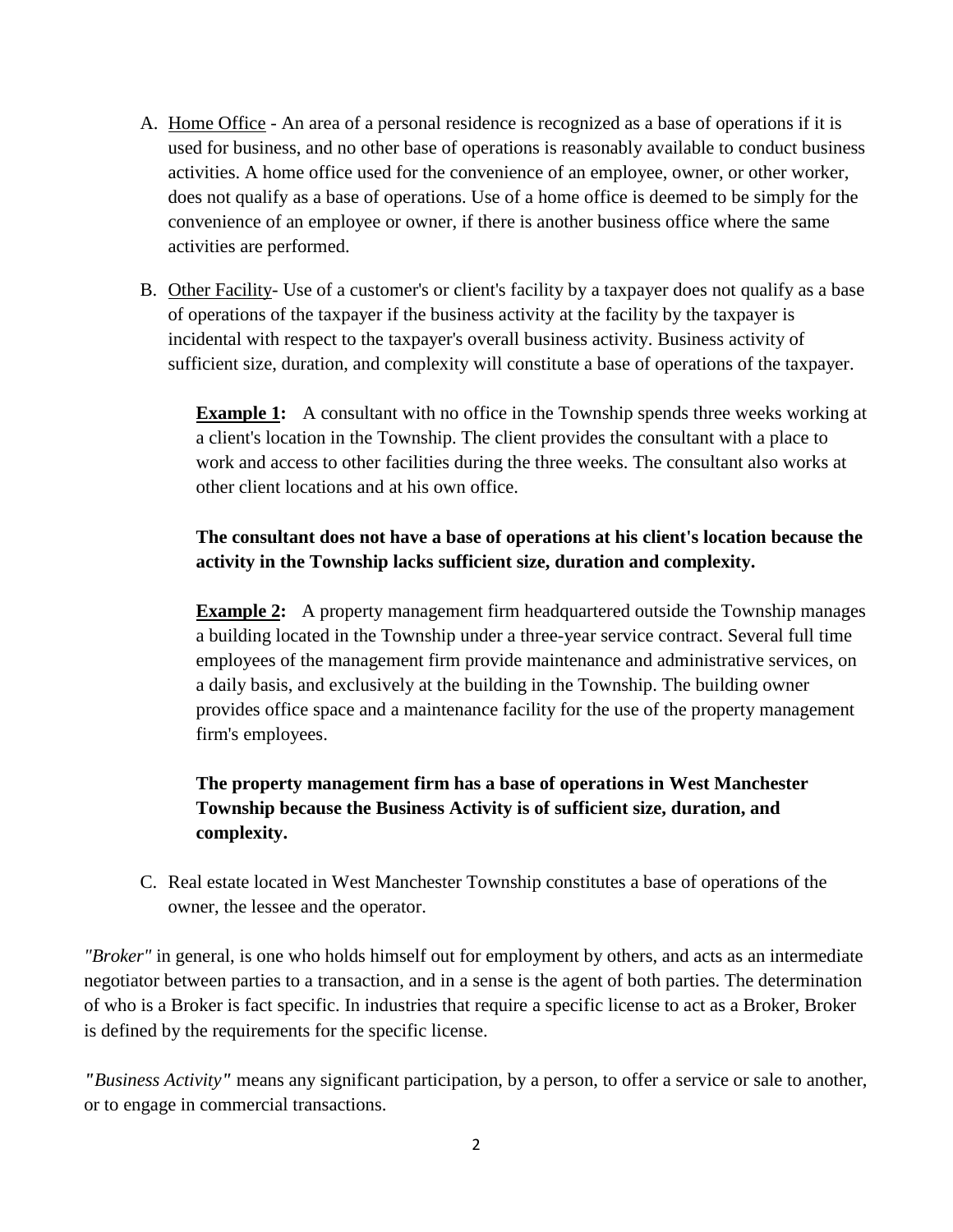*"Commonwealth"* means the Commonwealth of Pennsylvania.

*"Exempt from Tax" or "Exempt"* refers to the status of persons not subject to the Township's Business Privilege Tax and/or Mercantile License Tax under the laws of the Commonwealth of Pennsylvania, for example, Institutions of Purely Public Charity, Government Entities, or manufacturers. See Section 106 (*Exemptions and Exclusions).*

*"Exemption"* also refers to certain receipts excluded from gross receipts and not subject to tax as provided by state law, Township Ordinance, or these Regulations. Similarly, nontaxable receipts are also referred to as "exclusions**"** in the Ordinance and Regulations. Any person claiming exemption from Tax or an exclusion of gross receipts has the burden to demonstrate his legal right to such exemption or exclusion.

*"Gross Receipts"* a term used in the Business Privilege Tax, is defined by the Business Privilege Tax Ordinance.

*"Gross Volume of Business"* a term used in the Mercantile License Tax and defined by Mercantile License Tax Ordinance, generally is intended to be synonymous with the definition of gross receipts as stated in the Business Privilege Tax Ordinance.

*"Manufacturing"* consists of the application of labor and skill to material whereby the original article is changed into a new, different and useful article. Whether or not an article is a manufactured product depends upon whether or not it has gone through a substantial transformation in form, qualities and adaptability in use from the original material, so that a new article or creation has emerged. See Section 106(F) *(Exemptions and Exclusions)*.

*"Person"* means any individual, partnership, limited partnership, association, corporation, limited liability company, estate, trust, trustee, fiduciary or any other legally recognized entity, except such as are wholly exempt from taxation under the Act of December 31, 1965, P.L. 1257, as amended (Act 511) and The Institutions of Purely Public Charity Act (Act 55).

*"Sale"* means the passing or assignment of ownership of tangible or real property from the seller to the buyer for a price.

*"Service"* means performance of a duty or labor for a consideration, or any act or instance of assisting, helping or benefiting another for a consideration.

*"Tax"* means the Business Privilege Tax and/or Mercantile License Tax levied by West Manchester Township.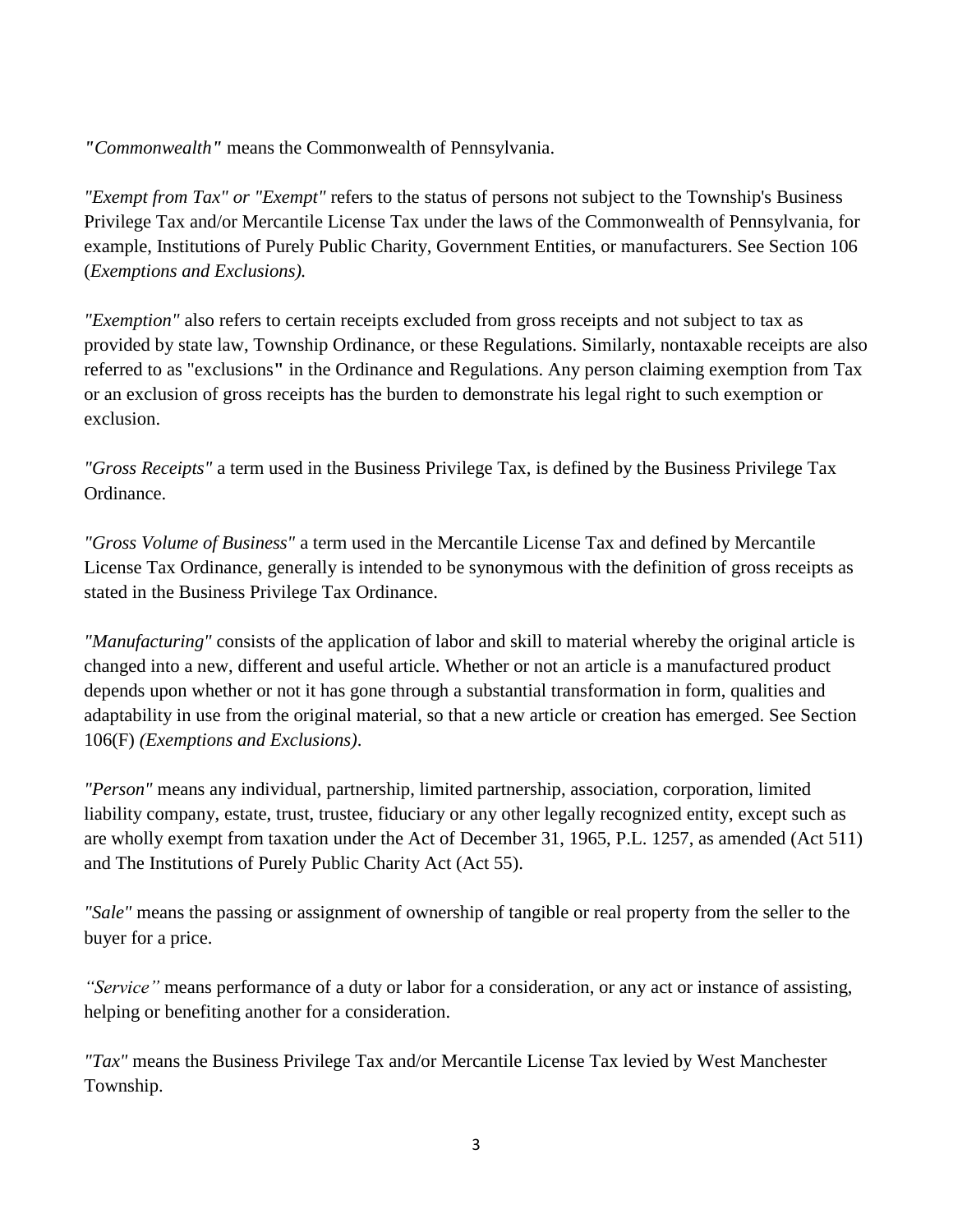*"Tax Collector"* means the person appointed by the Township to collect the Business Privilege Tax and Mercantile License Tax levied by West Manchester Township.

*"Tax Exempt Nonprofit Corporation or Organization"* is an institution that qualifies as a Pennsylvania Purely Public Charity. See Section 106(E) *(Exemptions and Exclusions).*

*"Taxpayer"* means a person subject to the tax or, in a case where the Township is seeking to determine whether a person is subject to tax, "Taxpayer" also includes such a person.

*"Township"* means the Township of West Manchester, a municipality located in York County and a political subdivision of the Commonwealth of Pennsylvania.

"*Transacted"* means any performance of activities by a person in connection with a business purpose. A person engaging in business activities is deemed to be transacting business.

**Example:** A company has a business office in West Manchester Township and therefore exercises the privilege of doing business in the Township and is taxable. Activities at the office mainly involve corporate governance, human resources, information technology and finance. No sales of products, or customer services, are completed at this office. The company has no customers located in West Manchester Township.

> **Although no sales of products are completed at the office in the Township and no customers are located in the Township, the company is still transacting business in the Township by engaging in business activities and therefore has receipts that must be included in the tax base. The receipts from the business activities in the Township may be derived by allocation. See Section 105 of these Regulations.**

*"Wholesale"* means sale of product to dealers or vendors for the purpose of resale of said product in the same condition.

## **Section 102. Who Must File a Return**

Every person who has carried on or exercised business activity within the Township must file a Mercantile and Business Privilege Tax Return, whether or not tax is due. Tax returns are filed at the business entity level. In the case of a partnership, for example, the partnership entity, rather than the individual partners, should file the tax return and pay the tax.

A*. Mercantile License Tax.* Wholesale and retail vendors or dealers in goods, wares and merchandise and operators of restaurants and other places where food or beverages are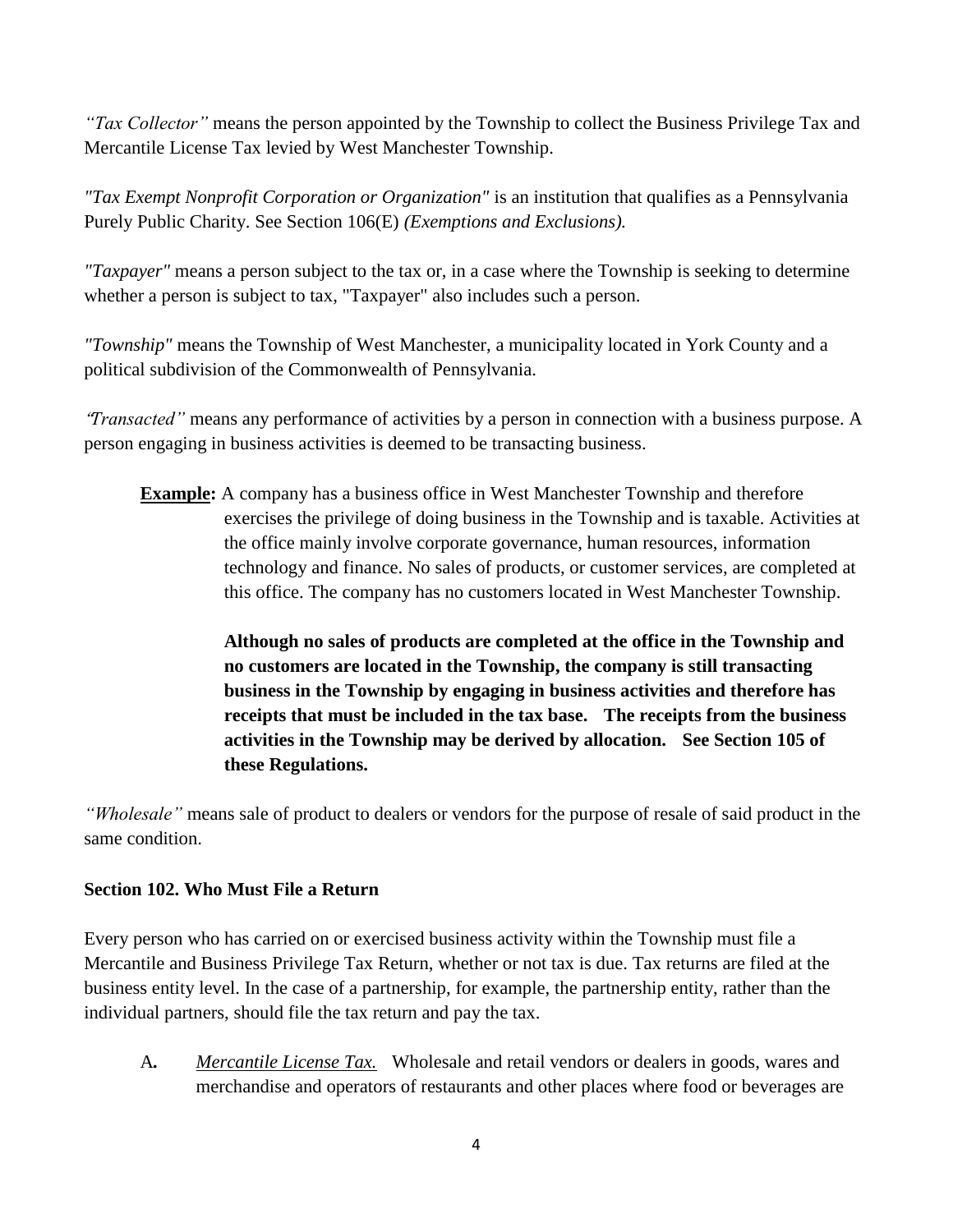sold, are subject to the Mercantile License Tax.

B*. Business Privilege Tax.* All other persons doing business within the Township (primarily service providers) are subject to the Business Privilege Tax.

## **Section 103. Subject and Imposition of Tax**

The Business Privilege Tax and the Mercantile License Tax are levied on the privilege of doing business in the Township for all or part of fifteen or more calendar days within the calendar year. A person exercises the privilege of doing business by engaging in any commercial or business activity in the Township.

## **Section 104. Base and Rate of Tax**

- A*. Tax Base.* The tax is based on gross receipts attributable or allocable to doing business in the Township. To determine whether gross receipts are attributable to doing business in the Township, see Section 105, below. Receipts from certain activities are excluded from taxation, see Section 106 *(Exemptions and Exclusions),* and Section 107 *(Interstate Commerce).*
- B*. Tax Rate.* The tax rate for the Business Privilege Tax is found in §24-503 of the Township's Code of Ordinances, and the tax rate for the Mercantile License Tax is found in §24-404 of the Township's Code of Ordinances.

# **Section 105. Determination of Gross Receipts; Attribution, Allocation and Apportionment of Gross Receipts**

Generally, in determining the tax base, the attribution or allocation of receipts among multiple bases of operations, and the apportionment of receipts with interstate characteristics, must fairly reflect the business activity in West Manchester Township and avoid the possibility of double taxation.

A. *Attribution.* Attribution is the process of specifically identifying gross receipts directly or indirectly connected to a particular base of operations of the taxpayer.

For taxpayers with a single base of operations, 100% of intrastate gross receipts will be attributed to that single base of operations. Receipts cannot be attributed to job sites, or customer or subcontractor locations that do not qualify as a base of operations of the taxpayer.

For taxpayers with multiple bases of operations, gross receipts resulting from business activity managed, controlled or directed from a base of operations are attributed to that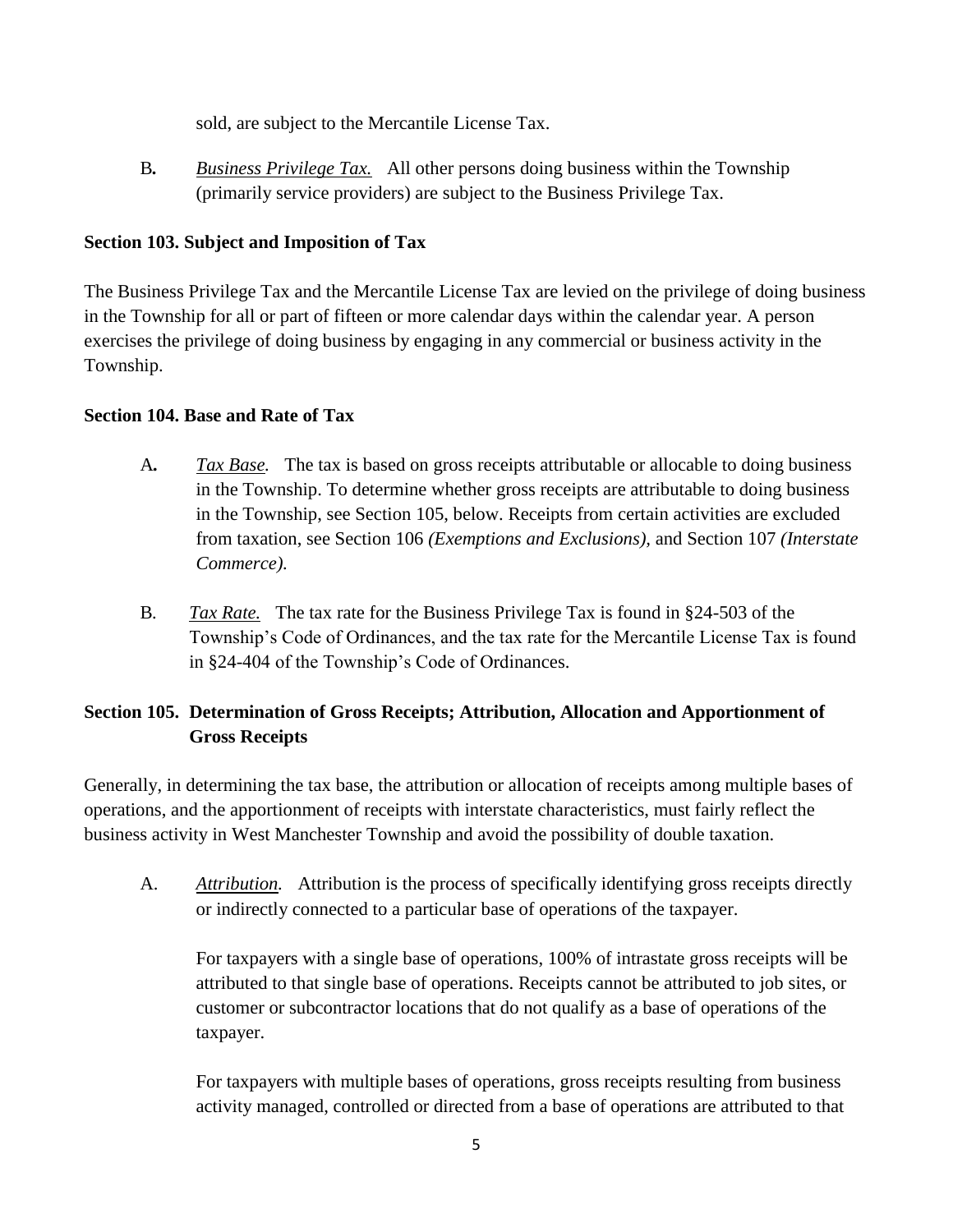base of operations. Receipts will be considered attributable to a base of operations in the Township if any significant aspect of the transaction occurs or arises out of that base of operations in the Township. Generally, receipts paid to a particular base of operations will be attributed to that base of operations. A taxpayer with more than one base of operations must maintain accounting records to support attribution of receipts to the various business locations.

**Example 1:** A plumbing contractor has a single business location in West Manchester Township. He provides services to customers in numerous surrounding municipalities.

## **100% of his gross receipts are attributed to his West Manchester base of operations because all work is managed, directed and controlled from his sole business location.**

**Example 2:** An engineering firm has two offices; one in West Manchester and another in Allentown. The firm separately accounts for revenues and expenses for each location.

**Gross Receipts separately identified for the West Manchester location are attributed to West Manchester. Gross Receipts attributed to the Allentown Base of Operations are excluded from the West Manchester Tax base, provided no part of the Allentown activity is managed, directed or controlled from the West Manchester office.**

Gross Receipts must be determined through attribution if possible. If determination of gross receipts through attribution is not possible, gross receipts are determined through allocation. If attribution of receipts under this section does not accurately or fairly reflect a taxpayer's activity in the Township, the Tax Collector may determine gross receipts using the allocation or apportionment formulas.

- B**.** *Allocation.* Allocation is the calculation of a share of total gross receipts for a particular base of operations when more than one base of operations exists, and the taxpayer is unable to determine gross receipts through attribution. The allocation formula is based on two factors: property and payroll.
	- **1. Property Factor**: The numerator of the property factor is the original cost value of the tangible personal property and real property owned or leased and situated within West Manchester Township and the denominator of the property factor is the original cost value of tangible personal property and real property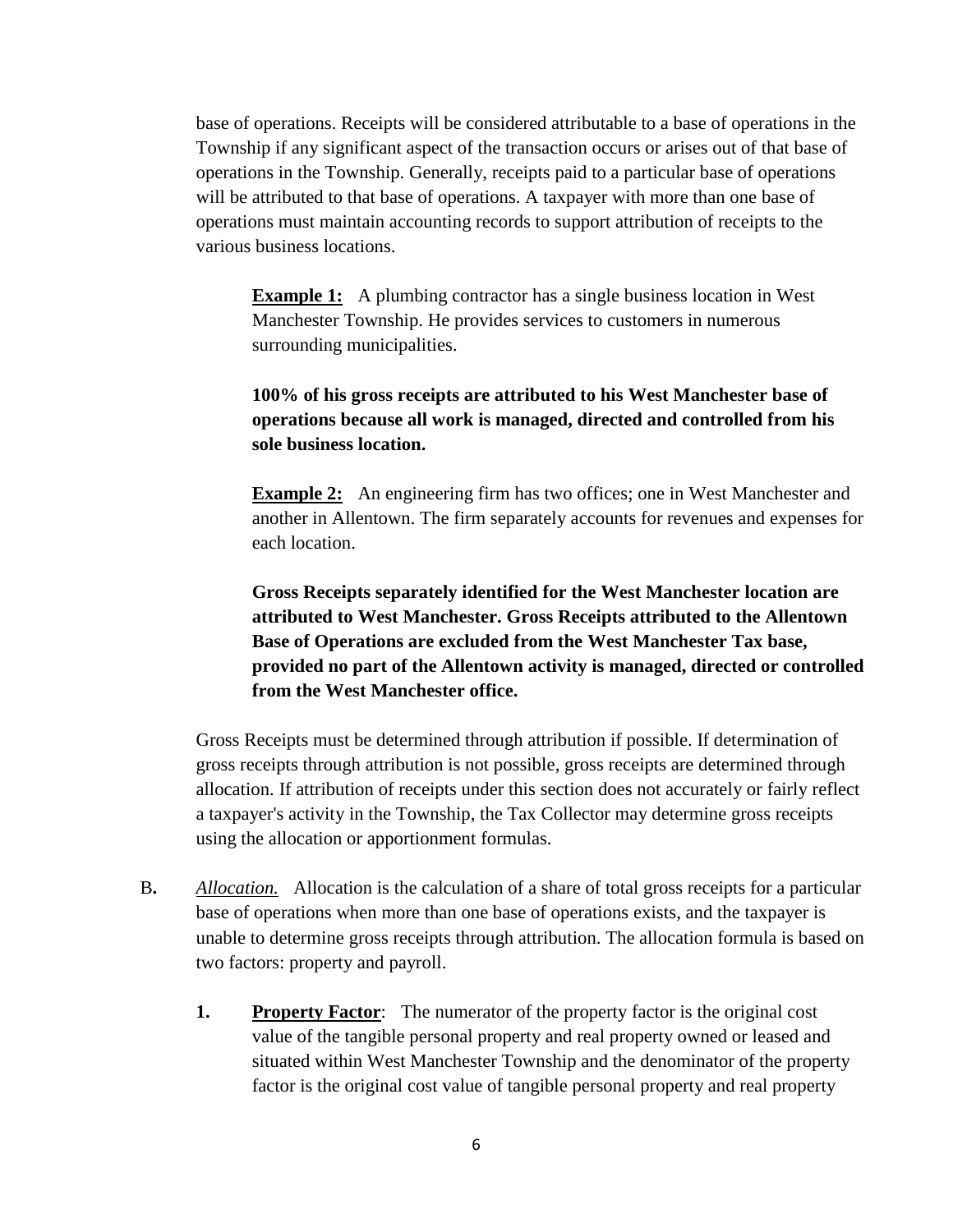owned or leased and situated at all of Taxpayer's Bases of Operations in Pennsylvania. For purposes of this calculation, the value of owned property is the average of the beginning and ending tax year balances, and leased property is included at eight (8) times the annual rental.

- **2. Payroll Factor**: The numerator of the payroll factor is payroll for workers connected with the office located in West Manchester Township and the denominator of the property factor is payroll for workers connected with all of Taxpayer's Bases of Operation in Pennsylvania. For the purpose of computing the payroll factor other forms of compensation must be included when relevant. Other forms of compensation may include: self-employment income of a proprietor or a single member of a limited liability company, an active partner's share of partnership income, an active member's share of the income of a limited liability company, or an active shareholder's ordinary income from an "S" corporation.
- **3. Allocation Factor:** The Property Factor and Payroll Factor are averaged to determine the allocation factor. Gross Receipts to be allocated to the Base of Operations in West Manchester Township are determined by multiplying Taxpayer's total Gross Receipts by the Allocation Factor.

**Example 1:** A law firm is based in West Manchester Township and has a second office located in West Chester (Chester County). The accounting system does not segregate receipts by location. Gross Receipts total \$1,225,000 for the year. Total payroll and partners' compensation is \$860,000 and total property owned (and annual rent \* 8) is \$1,150,000. Payroll and partners' compensation for workers based in the Township is \$570,000 and property and annual rent (\* 8) in the Township is \$862,500.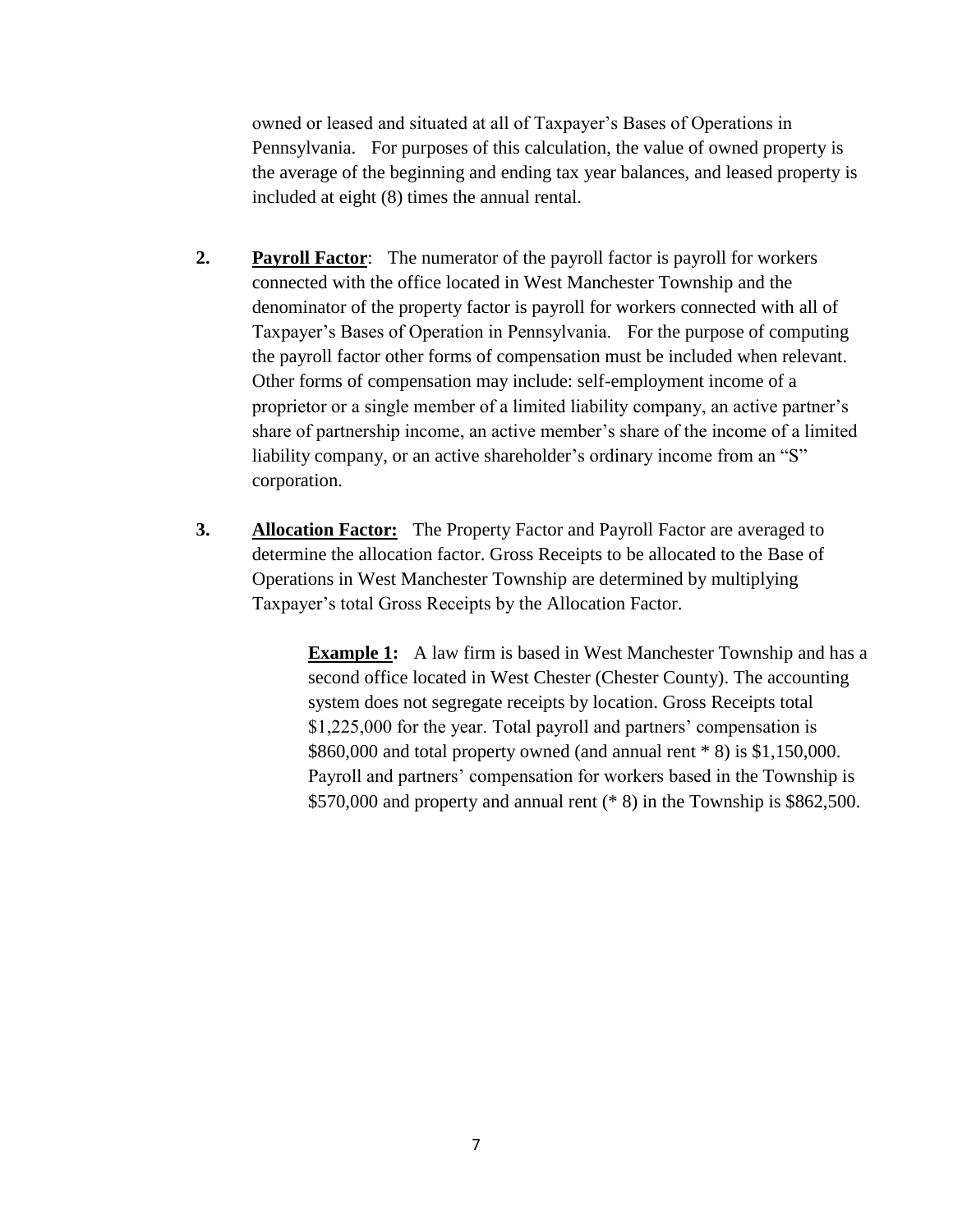*The Allocation of Gross Receipts to West Manchester Township office is as follows:*

| <b>Property Factor =</b>                                 | $$862,500/\$1,150,000 =$ | 75%          |  |  |
|----------------------------------------------------------|--------------------------|--------------|--|--|
| <b>Payroll Factor =</b>                                  | $$570,000$ /\$860,000 =  | 66.3%        |  |  |
| Allocation Factor = average of 75% and $66.3\%$ = 70.65% |                          |              |  |  |
| <b>Total Gross Receipts</b>                              |                          | \$1,225,000  |  |  |
| <b>Allocation Factor</b>                                 |                          | $*70.65\%$   |  |  |
| <b>Gross Receipts Allocated to WMT</b>                   |                          | \$865,462.50 |  |  |

Furthermore, the Tax Collector may authorize the use of another objective and measurable basis of allocation when unusual circumstances exist that result in an allocation that does not fairly reflect the activity connected to a base of operations in West Manchester Township. In such circumstances, the taxpayer must request authorization in writing to use a method of allocation other than payroll or square footage, and such authorization is prospective in nature.

**Example 2:** A taxpayer owns and operates two coin-operated laundromats, one in West Manchester and one in a neighboring municipality. Receipts are not tracked separately for each location. There is no payroll.

The Tax Collector may authorize the taxpayer to allocate gross receipts using a formula based on the water usage for each location as reflected on the water or sewer invoices.

- C. *Apportionment.* Apportionment of gross receipts is the calculation of a share of gross receipts to be included in the tax base, resulting from the performance of services or sale of goods outside Pennsylvania, by or in conjunction with a base of operations in West Manchester Township. See Section 107 of these Regulations regarding *Interstate Commerce* for apportionment formula and applicability.
- D. *Taxpayers Subject to Business Privilege or Mercantile Taxes in Other Jurisdictions.* In order to avoid the potential of double taxation, Taxpayers subject to a business privilege gross receipts tax in another Pennsylvania jurisdiction outside of West Manchester Township may exclude gross receipts subject to tax in said other jurisdiction *provided* (1) the taxpayer is properly subject to tax in said other jurisdiction; (2) the taxpayer files returns in said jurisdiction; (3) the taxpayer pays the tax to said other jurisdiction when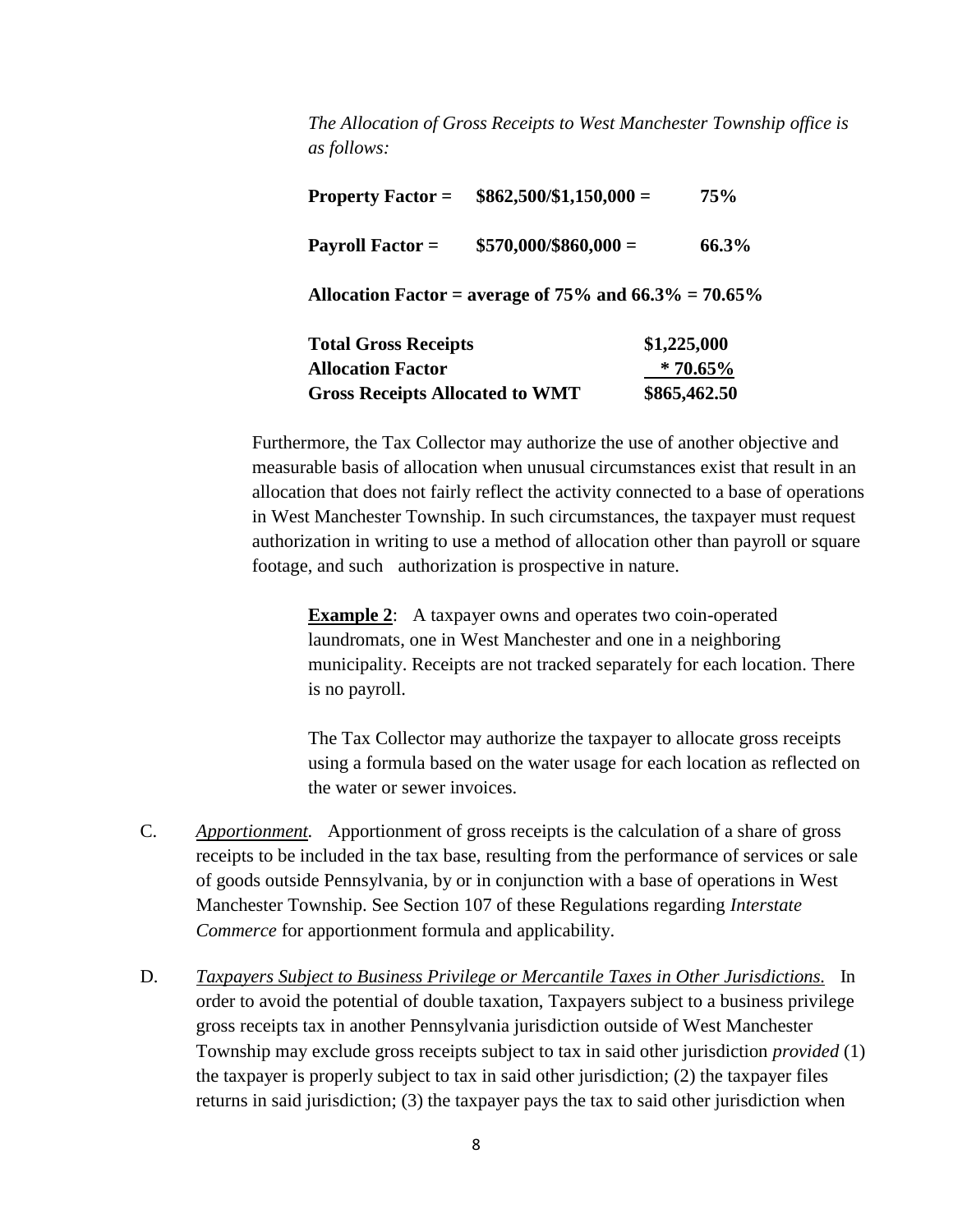due; (4) the taxpayer properly attributes receipts to said other jurisdiction in a manner that fairly reflects the business activity in said other jurisdiction; and (5) taxpayer is not paying tax to said other jurisdiction in order to avoid paying a higher rate of tax in West Manchester Township.

#### **Section 106. Exemptions and Exclusions**

Any person claiming exemption from tax or claiming an exclusion of gross receipts has the burden to demonstrate his legal right to such exemption or exclusion. As a condition to claiming any exemptions or exclusions, a taxpayer must disclose on the tax return its total gross receipts and then itemize any claimed exclusions and exemptions on a separate schedule that should be attached to and submitted with the tax return.

A. *State Preemption.* Persons with activity which has been judicially determined to be preempted by the Commonwealth of Pennsylvania may exclude receipts from such activity from taxable receipts. To date, local taxation has been preempted by the Commonwealth only as to the banking industry, the sale of insurance contracts subject to the Pennsylvania gross premiums tax, the alcoholic beverage industry and harness racing. Preemption has been judicially determined not to exist as to attorneys, the real estate industry, nursing homes, and the securities industry.

*Important Note:* Preemption does not relieve a taxpayer from all municipal taxation. Gross receipts which are unrelated to the aspect of business operations the taxation and regulation of which has been preempted by the Commonwealth remain subject to tax by the Township. Taxable activity does not lose its character as such merely through association with preempted activity.

- B*. Duplicate State Tax.* In the event the Commonwealth imposes a tax on the same subject matter as is taxed by the Township, and the State tax is measured by the same gross receipts sought to be taxed by the Township, the State tax shall prevail, and the same subject shall not also be taxed by the Township.
- C. *Governmental Entities.* Agencies of the government of the United States, the various states, and the Commonwealth, and any political subdivision thereof, are not subject to the Tax.
- D. *Utilities.* Receipts from utility services provided by any person whose rates of service are fixed and regulated by the Pennsylvania Public Utility Commission are excluded from taxable receipts. Receipts from ancillary activities not governed by rate regulation are subject to tax.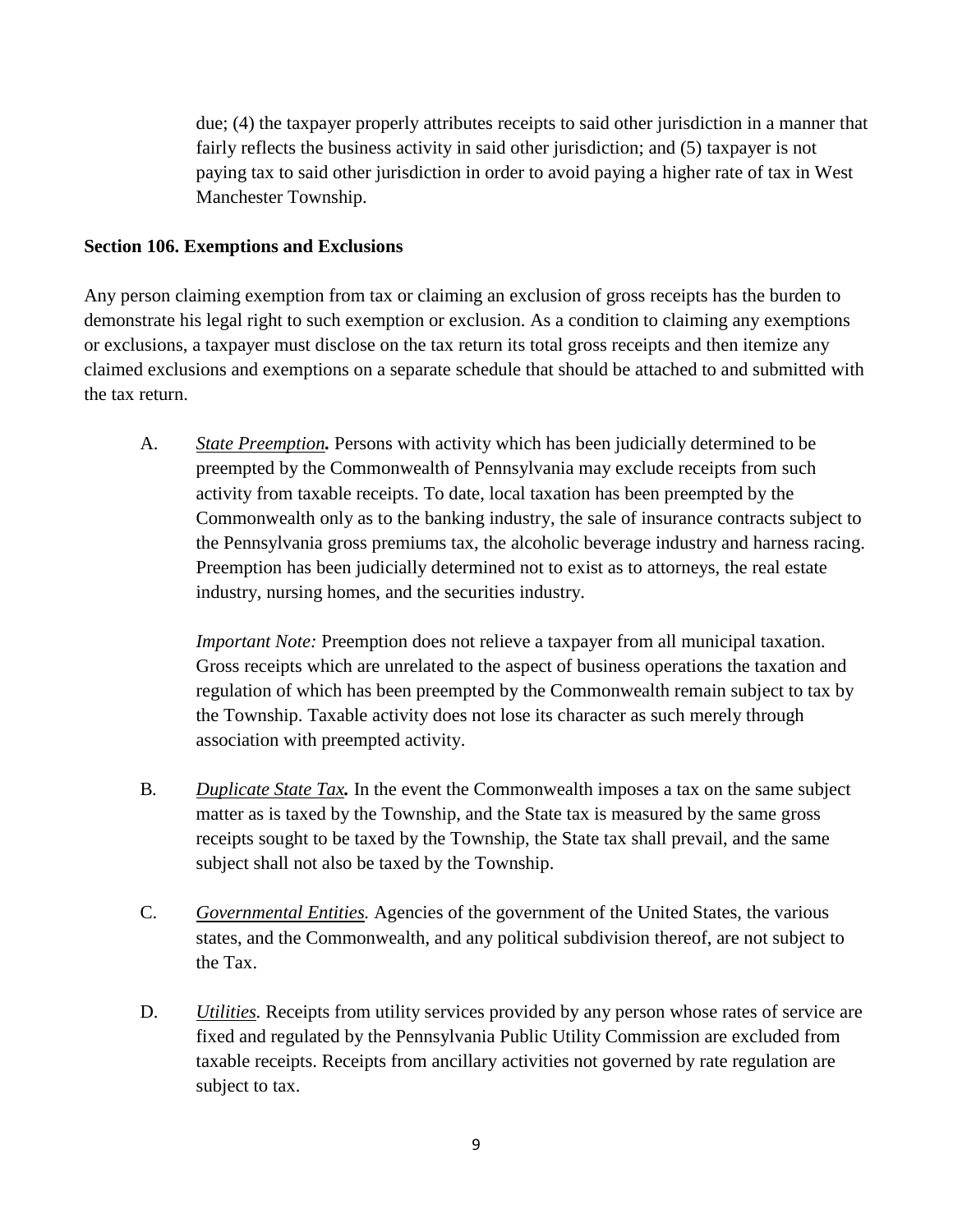E. *Tax Exempt Nonprofit Corporations or Associations.* A tax exempt nonprofit corporation or organization is an institution that qualifies as a Pennsylvania Purely Public Charity. To qualify, an organization must pass all parts of the following five part test.

An institution must:

- 1. Advance a charitable purpose (requires I.R.C. 501(c)(3) status);
- 2. Operate entirely free from private profit motive;
- 3. Donate or render gratuitously a substantial portion of its services;
- 4. Benefit legitimate subjects of charity; and
- 5. Relieve the government of some of its burden.

The exemption for such Purely Public Charities is limited to activities connected to the organization's charitable purpose. The exemption does not extend to activities competing commercially with any person subject to the tax.

**Example:** A church meets the five-part test of a Purely Public Charity and is exempt from the Business Privilege Tax. However, this church has a large hall that is rented to parishioners and/or to non-parishioners for wedding receptions and parties.

## **The Gross Receipts from the rental activity are subject to tax because it is unrelated to the church's charitable purpose. Also the rental activity competes with other businesses that are subject to the tax.**

Receipts generated from sales to religious, charitable, educational, governmental, or other entities not themselves subject to the tax, are not excluded from taxable gross receipts.

#### F. *Manufacturers, Producers, and Processors of By-Products of Manufacture.*

Receipts generated by engaging in the following activities (described more fully below) are not subject to the tax: (i) manufacturing, (ii) producing, and (iii) processing of byproducts of manufacturing.

*Manufacturing.* Manufacturing consists of the application of labor and skill to material whereby the original article is changed into a new, different and useful article. Whether or not an article is a manufactured product depends upon whether or not it has gone through a substantial transformation in form, qualities and adaptability in use from the original material, so that a new article or creation has emerged.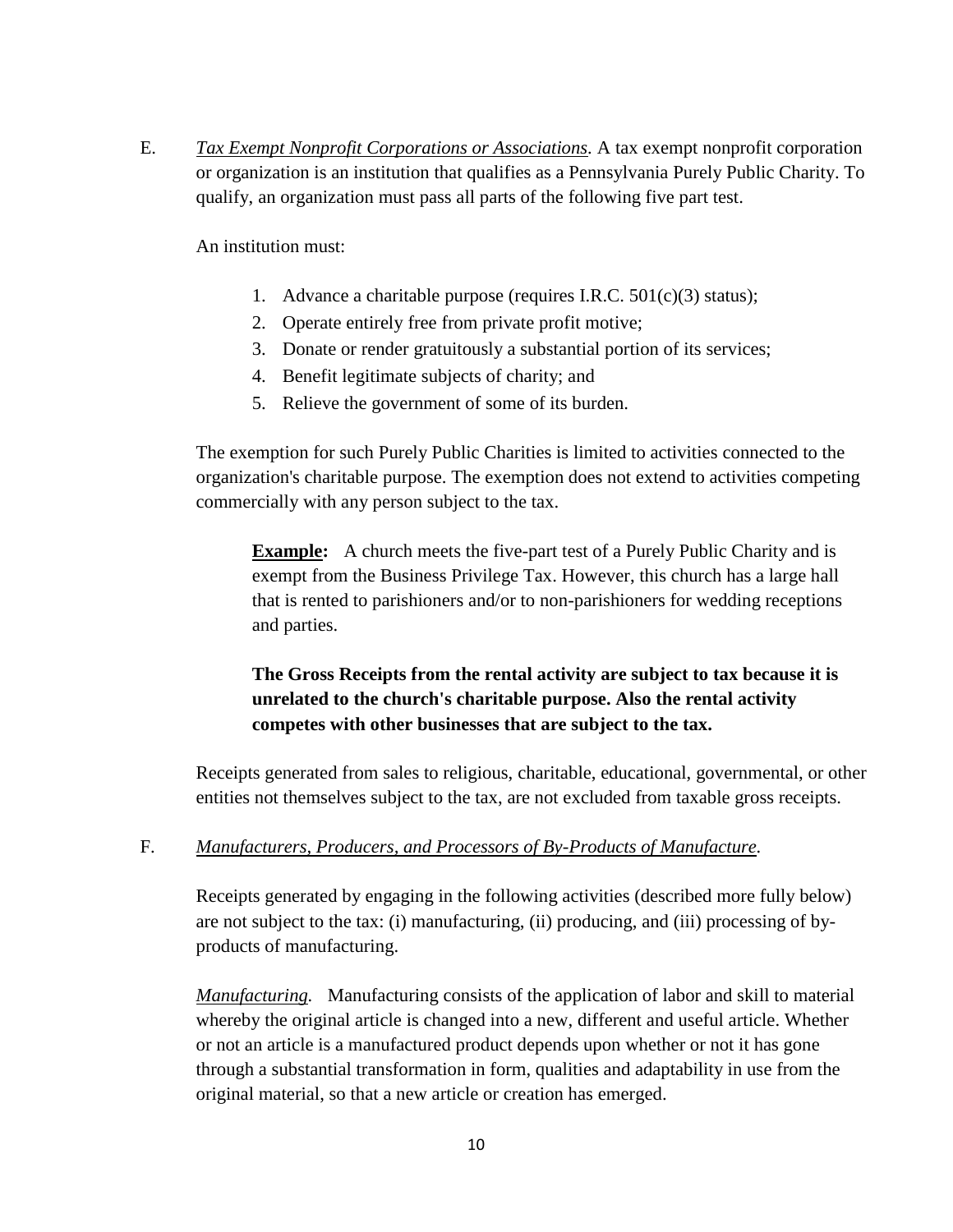Whether an activity constitutes Manufacturing for purposes of the Business Privilege or Mercantile Tax depends on the facts involved and each question is reviewed on a caseby-case basis. Pennsylvania Courts have held that manufacturing includes commercial bookbinding, production of apparel, lithography, commercial printing, oil refining, and steel milling. The Courts have determined that manufacturing does *not* include: radio and television broadcasting; steel annealing and galvanizing; commercial illustration; work product which is primarily intellectual or clerical in nature (e.g., work of an attorney, architect, computer software engineer, etc.); scrap metal bundling; dyeing and finishing of cloth; purification through pasteurization, filtration and testing for bacteria and impurities; the preparation of potato salad, coleslaw, bread filling, and like examples of "cooking;" adding water to concentrated juice slurry or powdered drink mix to make a finished product; and printing designs and wording on ready-made clothing. Whether a particular activity qualifies as "manufacturing" or "processing" under the provisions of the Pennsylvania Capital Stock and Franchise Tax is not dispositive in determining whether receipts are excludable for purposes of the Township tax.

*Producers.* The production, preparation or processing of natural resources or farm products (by manufacturers, producers, and farmers with respect to the goods, articles and products of their own manufacture, production or growth) is not subject to the tax.

**Example:** Taxpayer owns an organically grown vegetable farm and sells to a specialty grocery store.

#### **Taxpayer's receipts are excluded from the tax.**

*Processing by-products of Manufacturing.* By-products of manufacturing consist of secondary or additional products produced in addition to a principal product. Processing of by-products is not taxable activity, whether performed by the original manufacturer or by others.

**Example 1:** Taxpayer takes molten slag, a waste product discarded by a steel manufacturer, and subjects it to a process which enables the iron component to be separated and sold back to the steel manufacturer.

## **Taxpayer's activity of processing by-products of manufacturing is not subject to the tax.**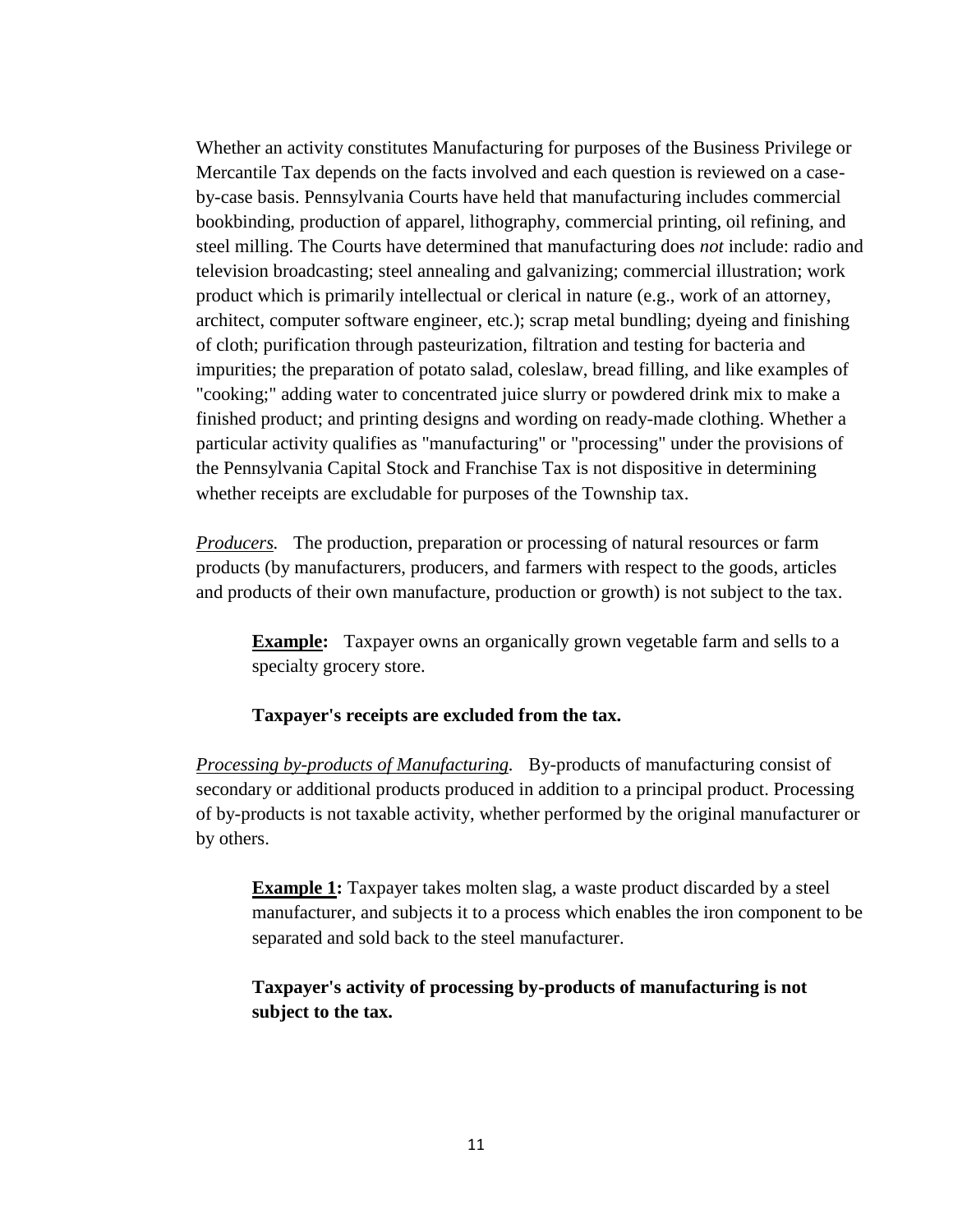**Example 2:** Taxpayer is in the business of annealing and galvanizing rolls of steel thereby making the steel more malleable.

**Taxpayer's activity is not Manufacturing since no "new" product is created; nor is it "processing of a by-product of manufacturing" because rolls of steel are not secondary or additional products, but are themselves the principal product of the original manufacturer.** 

Receipts excludable under this subsection are excluded whether the product is manufactured, produced or processed within or outside of the Township.

**Example:** Taxpayer manufactures computer equipment in New York. It then leases or sells the equipment to customers within the Township.

## **Receipts from sale or lease of equipment by the manufacturer thereof are not subject to the tax.**

Receipts excludable under this subsection are excluded whether the product is sold to others or used by the taxpayer in its own operation.

**Example:** Taxpayer produces asphalt both for sale to others and for its own use in fulfillment of paving contracts.

## **Taxpayer is entitled to exclude receipts from sale of product to others, plus an additional amount equal to the cost of producing product for its own use.**

A manufacturer's receipts from activities other than manufacturing are not excluded.

**Example:** Twenty percent of the gross receipts realized by taxpayer, a manufacturer of small engine parts, are generated by providing maintenance services for products not manufactured by taxpayer.

## **Receipts from such unrelated activity are not excluded.**

- G. *Receipts Excluded From Gross Receipts (Exclusions)*. State Law or the tax ordinances provide that the following specified receipts are excluded in the computation of tax.
	- 1. Charges advanced by a Taxpayer for freight-out, delivery or other transportation for the purchaser in accordance with the terms of a contract for sale of goods wares or merchandise.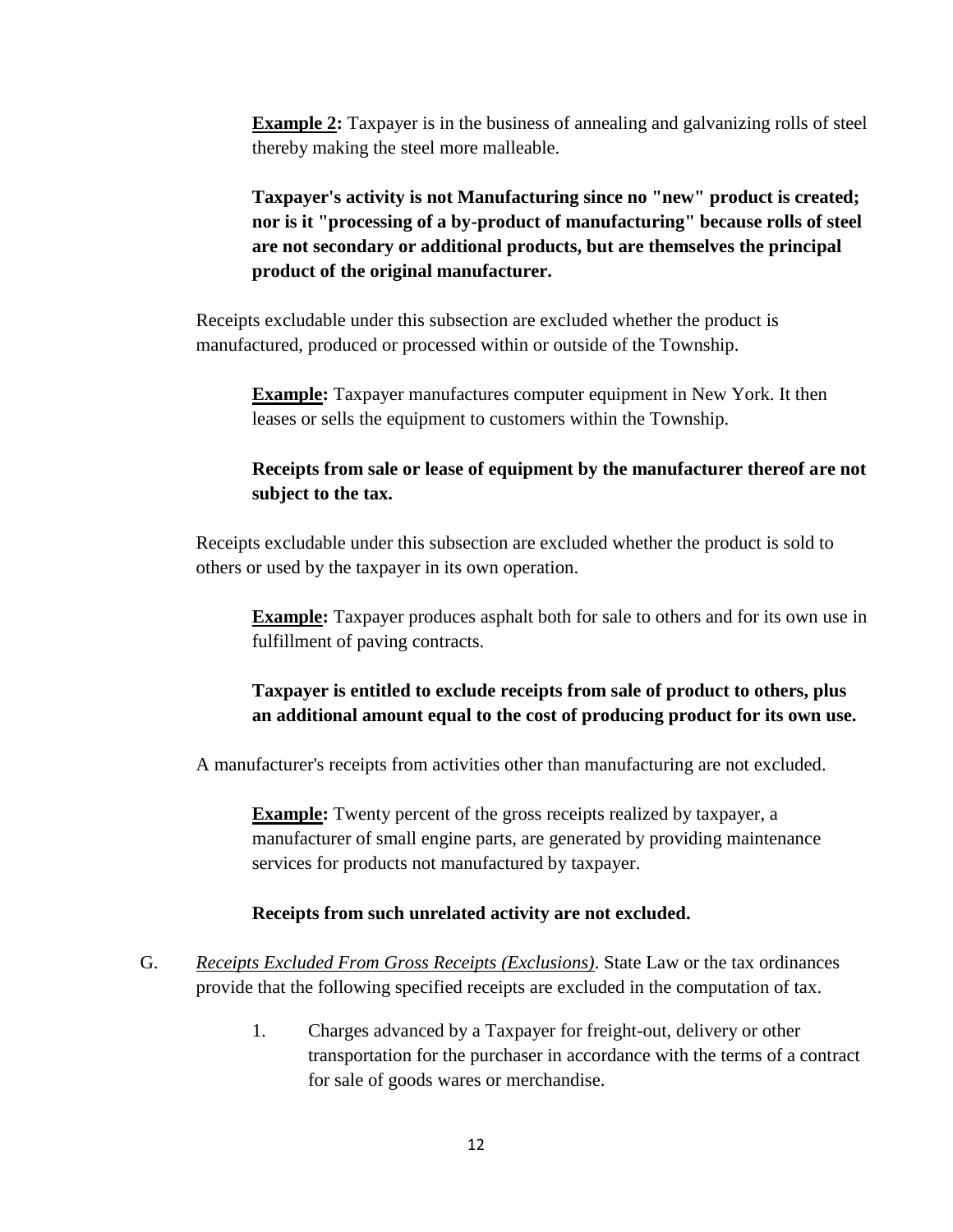- 2. Sales of trade-ins, up to the amount given the prior owner as a trade-in allowance.
- 3 Refunds, credits or allowances given customers for defective goods returned.
- 4 Taxes collected as agent for the United States of America or the Commonwealth of Pennsylvania or West Manchester Township other than for the payment of the West Manchester Township Business Privilege or Mercantile Tax.
- 5 Exchanges between sellers of identical goods, but not to the extent of any additional cash payment accompanying the exchange.
- 6 Sales to other sellers in the same line of business at the same price for which the seller acquired the merchandise.
- 7 Transfers between one department, branch or division of a business entity and another, recorded as interdepartmental transfers.
- 8 In the case of a financial business, the costs of securities and other property sold, exchanged, paid at maturity or redeemed and moneys or credits received in repayment of advances, credits and loans (not to exceed the principal amount of such advances, credits and loans) and deposits.
- 9 Payments received by an Agent for the account of his principal are excluded by the Agent. The exclusion is limited to the amount subsequently remitted to such principal. *See Section 207 of these Regulations.*

## **Section 107. Interstate Commerce**

Gross Receipts resulting from transactions with interstate characteristics are includable in the tax base on an apportioned basis, provided the activity that produced the receipts had a substantial nexus to a base of operations in West Manchester Township. "Transactions with interstate characteristics" within the meaning of this Section 107 include the performance of services by a taxpayer outside Pennsylvania and the sale and delivery of goods to a non-Pennsylvania buyer in another state or country. The sale of interstate passenger tickets constitutes transactions with interstate characteristics.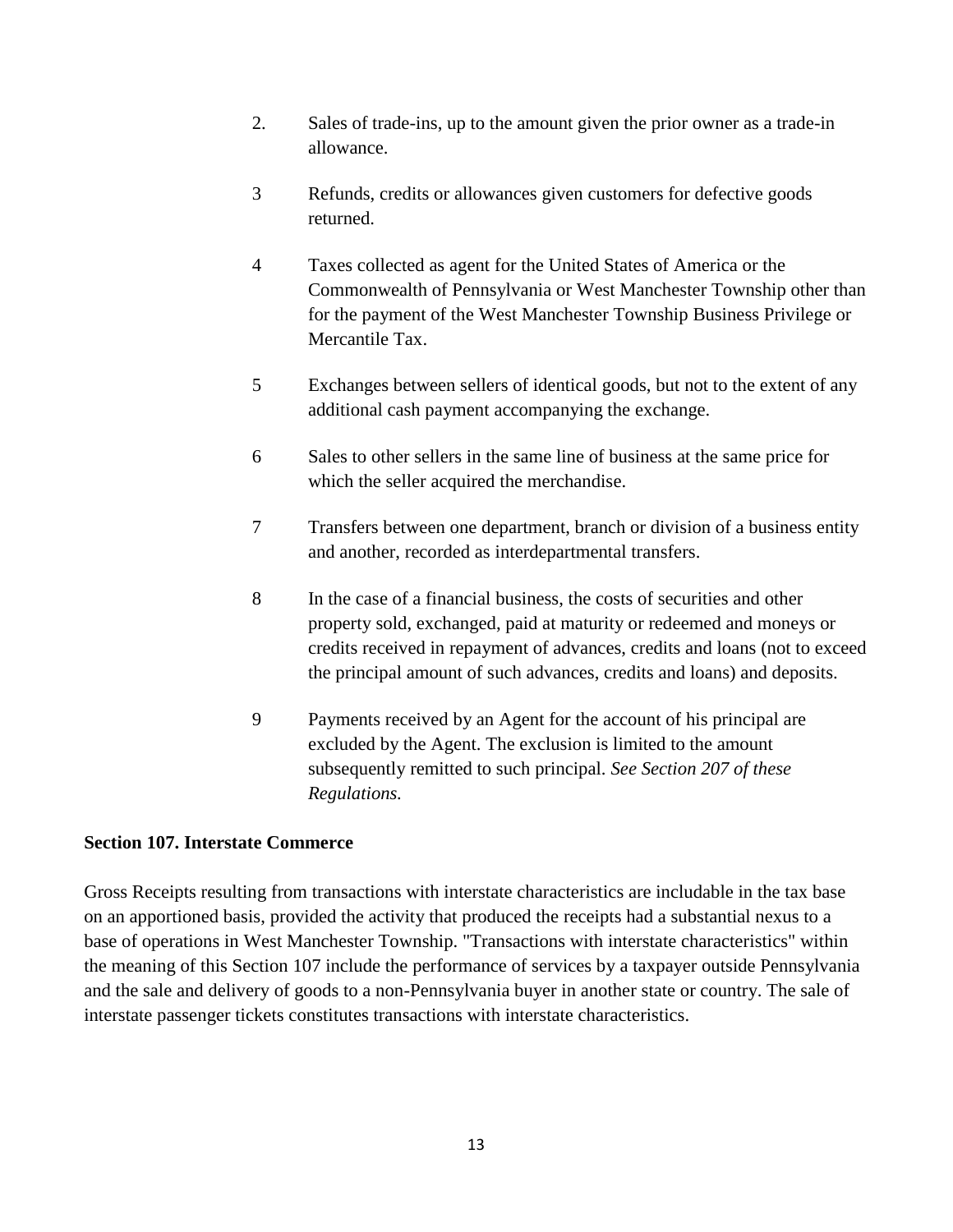Apportionment of gross receipts will be made under the following formula:

(Total Gross Receipts x Apportionment factor) =

Gross Receipts apportioned to Pennsylvania.

The Apportionment factor shall be the product of averaging the total of the following percentages:

A. Wages, salaries, commissions, and other compensation in Pennsylvania, as a percentage of total wages, salaries, commissions and other compensation.

For the purpose of computing the payroll factor other forms of compensation must be included when relevant. Other forms of compensation may include; self-employment income of a proprietor or a single member of a limited liability company, an active partner's share of partnership income, an active member's share of the income of a limited liability company, or an active shareholder's ordinary income from an "S" corporation.

- B. Value of the tangible personal property and real property owned or leased and situated within Pennsylvania as a percentage of total tangible personal and real property owned or leased. The value of leased property is eight times the annual rental, for the purpose of this calculation. The value of owned property is determined by averaging the beginning and ending tax year balances using original cost value.
- C. Gross receipts from Pennsylvania Sales and/or services, as a percentage of total gross receipts from sales and/or services. Pennsylvania sales are sales to a Pennsylvania customer or delivered to a Pennsylvania address. Pennsylvania services are sourced to the location where the customer receives the benefit of the service.

The Tax Collector may authorize unequal weighting of the three factors when unusual circumstances exist such that a straight average results in an apportionment that does not fairly reflect the activity connected to a base of operations in West Manchester Township. In such circumstances, the taxpayer must request authorization in writing to use an unequal weighting of the factors and the Tax Collector, in his or her discretion, may grant or deny such authorization in writing. In no event shall any of the three factors be weighted less than 20%.

For taxpayers whose only base of operations is located in West Manchester Township, the tax base constitutes gross receipts apportioned to Pennsylvania. For taxpayers with more than one base of operations in Pennsylvania, gross receipts apportioned to Pennsylvania may be further allocated. Refer to Section 105 of these Regulations for provisions governing attribution or allocation of receipts between or among multiple Pennsylvania locations.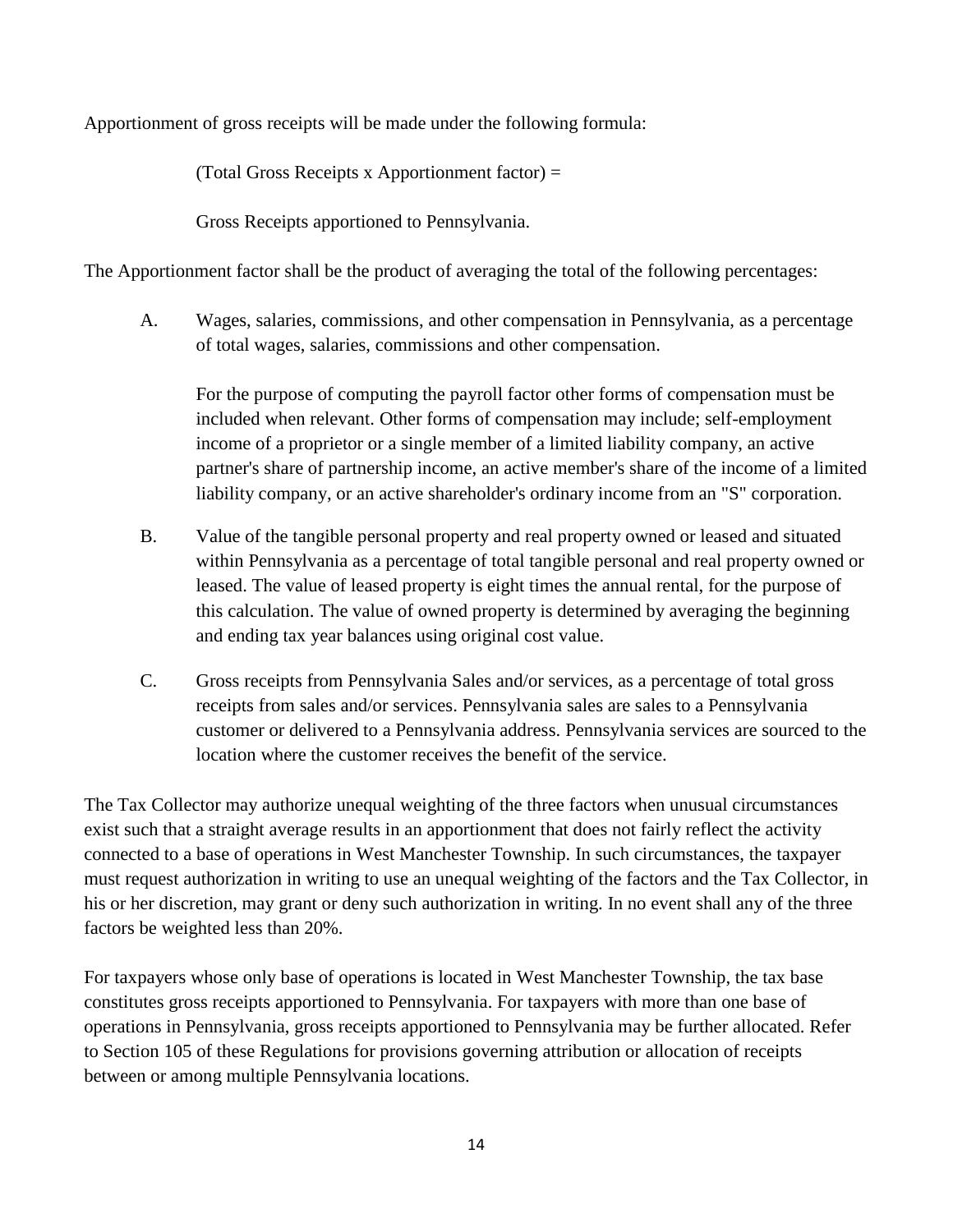## **ARTICLE II PARTICULAR BUSINESSES OR TRANSACTIONS**

## **Section 201. General Applicability**

Gross receipts of any taxpayer include the gross amount of cash, credit or property of any kind or nature received in both cash and credit transactions allocable or attributable to the Township by reason of any sale made, service rendered, or commercial or business transactions in connection with any business, trade, occupation or profession.

Gross receipts upon which the tax is imposed are undiminished by any costs of doing business, other than as specifically provided in Section 106 of these Regulations.

Gross receipts may be measured using the cash or accrual method of accounting, provided the return is filed in accordance with the method of accounting regularly employed in keeping the books of the taxpayer and the method is consistent from year to year. Use of the completed-contract or percentage-ofcompletion methods of accounting is prohibited for the purpose of determining gross receipts.

#### **Section 202. Administrative or Executive Offices**

Maintaining a base of operations in West Manchester Township used for administrative or executive activities is an exercise of a business privilege and is subject to the tax. Administrative and executive functions contribute to the management and control of business operations. Gross receipts attributed to administrative or executive offices are determined in accordance with Section 105 of these Regulations *(Determination of Gross Receipts).*

#### **Section 203. Affiliated Companies**

Gross Receipts from transactions between separate entities, affiliated through direct or indirect common ownership, are included in taxable gross receipts.

**Example**: Taxpayer is a wholly-owned corporate subsidiary of ABC Company. All of ABC's accounting and administrative functions are performed by Taxpayer. Taxpayer bills ABC a "management fee" equal to its costs and expenses so that, by design, no profit is generated by Taxpayer. ABC purports to "reimburse" Taxpayer all of its expenses.

So long as Taxpayer and ABC Company are separate legal entities, the inter-company management fees paid by ABC to Taxpayer are taxable Gross Receipts.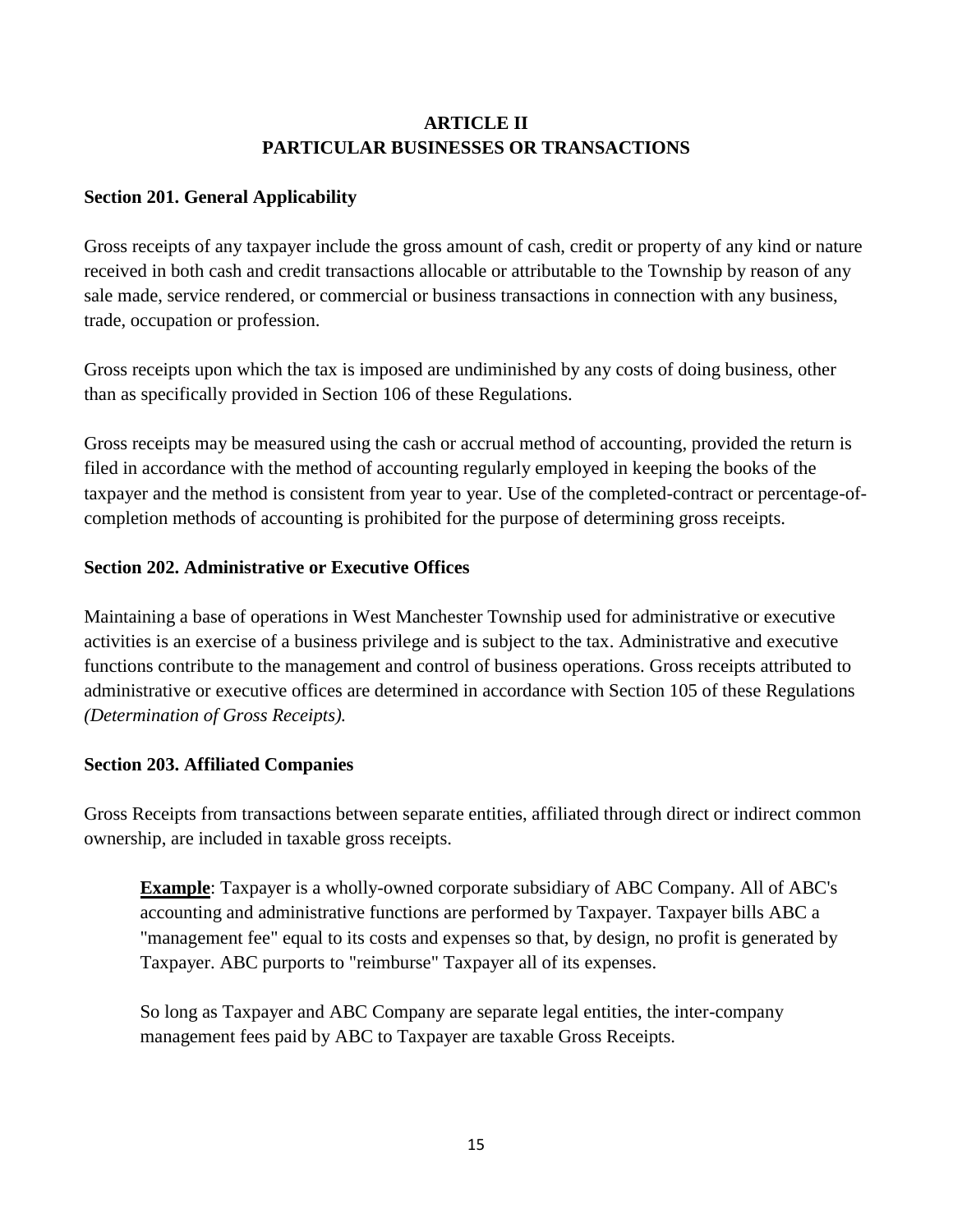#### **Section 204. Receipts from Lease, Use, or Rental of Personal or Real Property**

Receipts from the lease, use, or rental of personal or real property are deemed to be receipts from the performance of services and subject to the Business Privilege Tax.

#### **Section 205. "Unearned" Receipts**

Gross Receipts from unearned investment income, such as interest, dividends, and gain on the sale of capital assets, are generally included in the tax base if the receipts are in connection with a business activity or business transactions. The investment of business assets is deemed to be in connection with business transactions. For purposes of calculating gain on sale of capital assets, adjusted cost basis may be deducted from the gross sales price.

Unearned investment income may be excluded if any one of the following conditions is met:

- A. The taxpayer has no business activity (See Section 101 Definitions *Business Activity).*
- B. The investment activity does not qualify as a business activity, and the taxpayer has no other business activity.
- C. The taxpayer's business activity is exempt from the Business Privilege Tax. In the case where the taxpayer has both exempt and non-exempt business activities, gross receipts from unearned investment income may be pro-rated.

**Example 1:** A taxpayer owns and operates an apartment building. The taxpayer sells the building for \$2.5 million. The original cost of the building was \$1.2 million. Because of capital improvements and depreciation taken, the adjusted cost basis of the building was \$700,000 at the time of Sale.

**The taxpayer must include \$1.8 million (\$2.5 million - \$700,000 NBV) as gross receipts from the sale of the building for Business Privilege Tax purposes. The building is a business asset connected to the taxpayer's business activity of apartment leasing.** 

**Example 2:** An individual actively manages his own portfolio of stocks, bonds and other investment instruments on his own account. Interest, dividends, and capital gains from the investment activity exceed \$100,000 annually. The investor has no other business activity.

**The gross receipts from the investment activity are not subject to the Business Privilege Tax because the investment activity does not qualify as a business activity,**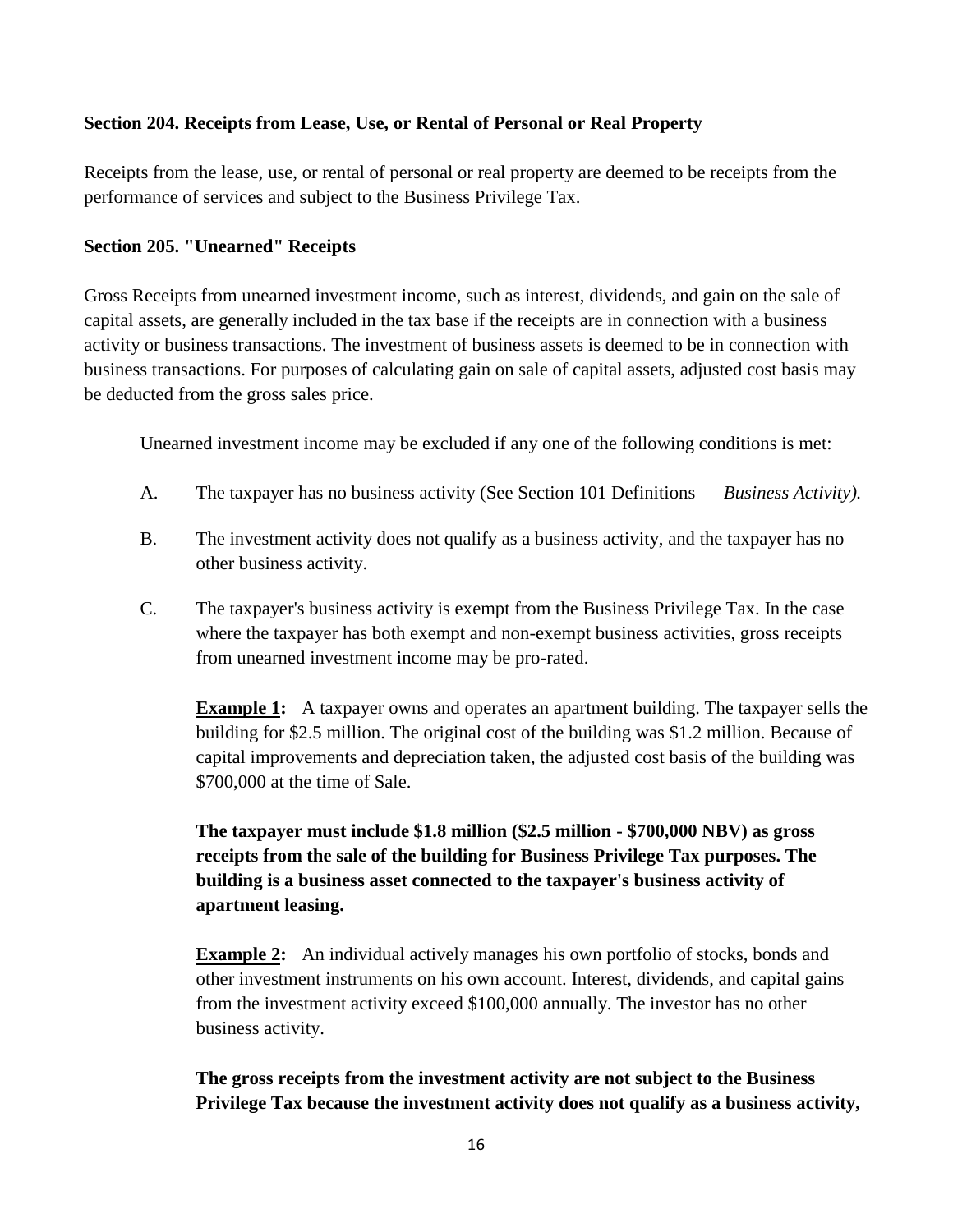## **and the taxpayer has no other business activity. A business activity must involve offering a service or sale to another. Self-management by an individual of his own investments is not a business activity.**

**Example 3:** An educational institution is exempt from tax as a Purely Public Charity. 80% of the institution's gross receipts are from educational related sources, and 20% are from rental activities involving third parties. The institution also received \$50,000 in interest income during the year.

**The institution is subject to the Business Privilege Tax on its non-exempt rental receipts. Also included in the tax base is \$10,000 of interest income on a pro-rated basis (\$50,000 X 20%).** 

## **Section 206. Accountants, Architects, Engineers, Attorneys, Consultants, and other Persons Providing Professional Services**

Any professional who maintains a base of operations in the Township, except as an employee of another, is subject to tax on his or her entire gross receipts regardless of the location of his client, except for receipts allocated or apportioned in accordance with Article I of these Regulations.

**Example 1: Physicians -** A physician with a base of operations in West Manchester, who also renders services at a hospital or other location outside of West Manchester, must clearly demonstrate that the other location constitutes a base of operations, in order to attribute receipts thereto. If the only base of operations is in West Manchester, all gross receipts will be attributed to West Manchester.

**Example 2:** Attorneys - An attorney-client relationship may be equivalent to an agentprincipal relationship. Accordingly, an attorney may exclude that portion of the receipts from legal services which are distributed directly to or on behalf of a client, such as the distribution of funds recovered in a lawsuit, the sale of real estate, or the proceeds in a collection matter, but only in accordance with the provisions of Section 207 *(Principal and Agent).*

## **Section 207. Principals and Agents**

A. *Revenue Collections by Agent.* Gross receipts from revenues received by an agent for the account of his principal are to be reported by the principal. It is immaterial whether the client or customer remits directly to the principal or the agent for transmittal to the principal. The agent is required to report the commission withheld by him as compensation for his services before remitting to his principal and/or any commission paid to him after the receipts are remitted to his principal. An agent is also required to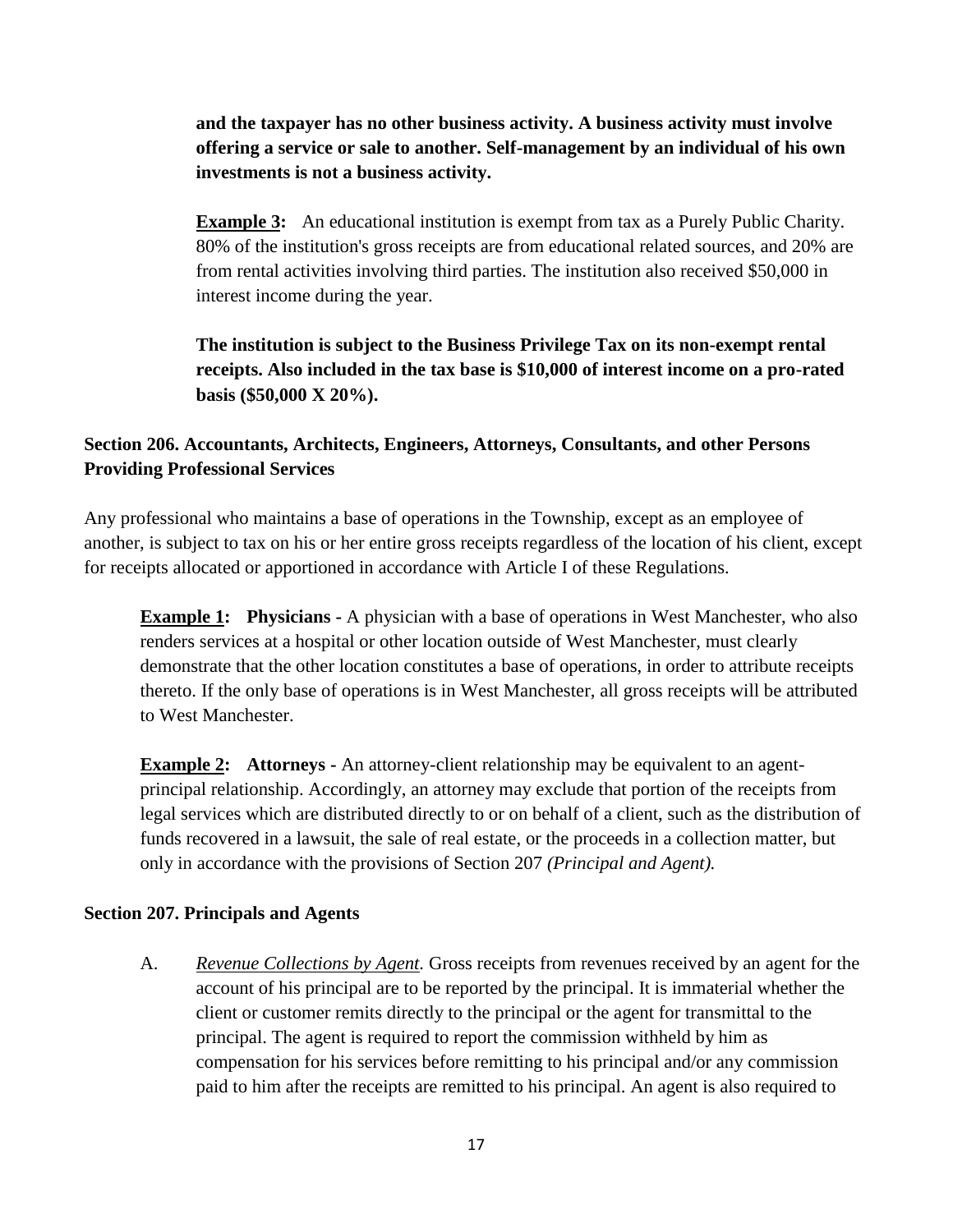include in gross receipts other receipts not for the account of his principal. No deduction from gross receipts may be taken by the principal for commission paid to or withheld by the agent.

B. *Dollar-for-Dollar Payments and Reimbursements.* Money or property received by an agent for transmittal to a third party on behalf of his principal or as a reimbursement of such a transmittal, is not to be reported by the agent as gross receipts, provided the receipt and/or subsequent payment contains no commission, markup, or rebate. The dollar-fordollar requirement of such pass-through payments or reimbursements must be documented in a written agent-principal arrangement or evidenced as a separate item on governing invoices.

**Example:** Taxpayer Allen (agent) is retained by Paul (principal) to locate, purchase and arrange delivery of a specific work of art. The agreement provides for a 10% finder's fee and the reimbursement of certain expenses. Allen finds, inspects, and purchases the artwork in Paul's name and has it delivered. Allen is paid by Paul as follows:

| <b>Cost of Artwork</b>  | \$50,000 (remitted to seller)            |
|-------------------------|------------------------------------------|
| Finder's fee            | \$5,000                                  |
| Delivery cost           | \$1,200 (paid to delivery company)       |
| Allen's travel expenses | $$1,147$ (actual airfare, lodging, etc.) |
|                         | \$57.347                                 |

**Allen must include the finder's fee and the reimbursed travel expenses (\$6,147) in gross receipts for Business Privilege Tax purposes. The cost of the artwork, and the delivery charge are excluded, since these costs were paid to third parties by Allen on behalf of Paul. Allen's travel expenses were incurred and paid in connection with services rendered by Allen, but these expenses were not paid to third parties on behalf of Paul and therefore, are not excludable.** 

- C. *Factors to be Considered in Establishing an Agency Relationship.* A person will be regarded as acting as an agent for the purpose of collecting revenue or receiving reimbursement of an expense on behalf of a principal when all of the following conditions are met:
	- 1. The contract or agreement between such persons clearly and legally establishes the relationship of principal and agent and is evidenced in writing.
	- 2. The books and records of the agent show the name of the principal on whose behalf the Sale is made or the expense is incurred.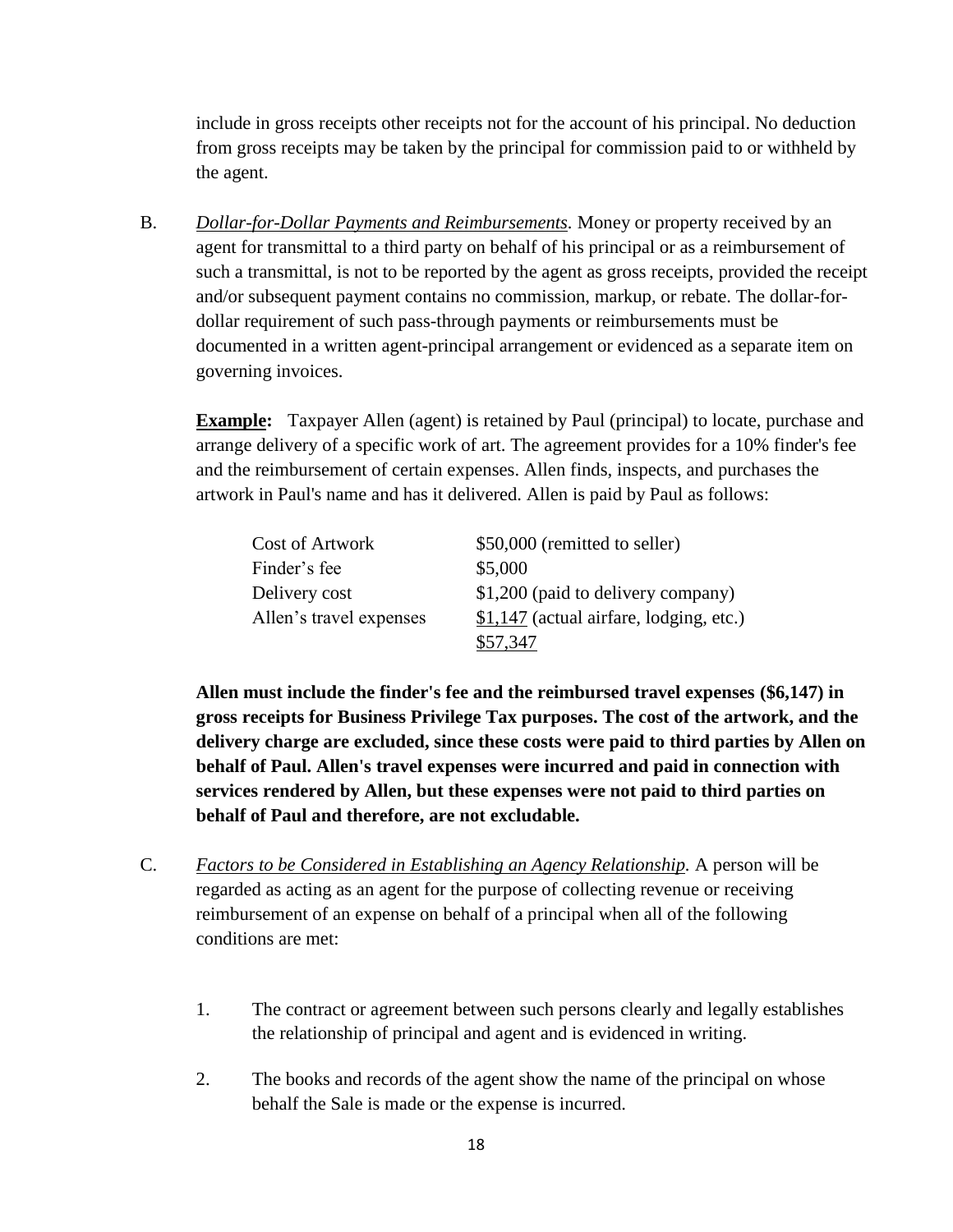- 3. The credit risk is assumed by the actual owner of the property or the person for whom the service is rendered.
- 4. The books and records of the agent show the amount of Gross Receipts and an itemization of commission due and/or other revenue or expenses.
- D**.** *Manufacturer's Representative.* A manufacturer's representative will be taxed on his gross commissions provided he does not take title to the property being sold. Persons who take title to the property being sold will be treated as vendors-dealers under the Mercantile License Tax Ordinance. No deduction is allowed for commissions paid to independent sales representatives or subagents.
- E. *Agent as Employee*. Income earned as an employee is not subject to the Tax. Any gent asserting status as an employee must provide a copy of federal form W-2 and/or such other documentation as the Tax Collector may reasonably require to establish employment. Receipts earned by independent agents are subject to the tax even though such persons qualify as "statutory employees" for purposes of federal income taxation.
- F. *Advertising and Marketing Agencies*. Advertising and marketing agencies must include all gross receipts from consulting services or the development and production of marketing programs and materials. No exclusion is allowed for production costs, such as printing. Gross receipts representing the reimbursement of advertising costs incurred by the agency on behalf of its client (principal) may be excluded, provided that the reimbursement is dollar-for-dollar, and the reimbursement is separately stated at cost on the agency's invoice.

**Example 1:** A vendor retains a marketing agency to develop an advertising concept, design a printed flyer, and arrange for the flyer to be distributed as an insert through a newspaper publisher. The marketing agency also subcontracts the printing of the flyer as part of the engagement. The contract between the vendor and the marketing firm clearly establishes a principal agent relationship and provides for a fixed fee of \$30,000 for the design, printing and placement of 450,000 flyers, plus the advertising fee paid to the newspaper at cost. The agency incurs costs for subcontracted photography (\$1,250), printing (\$4,675), and placement fees paid to the newspaper (\$18,000). The marketing agency invoices the vendor \$48,000, showing the exact cost of the placement fee on the face of the invoice.

**The marketing agency may exclude the \$18,000 dollar-for-dollar reimbursement of the advertising cost from gross receipts.**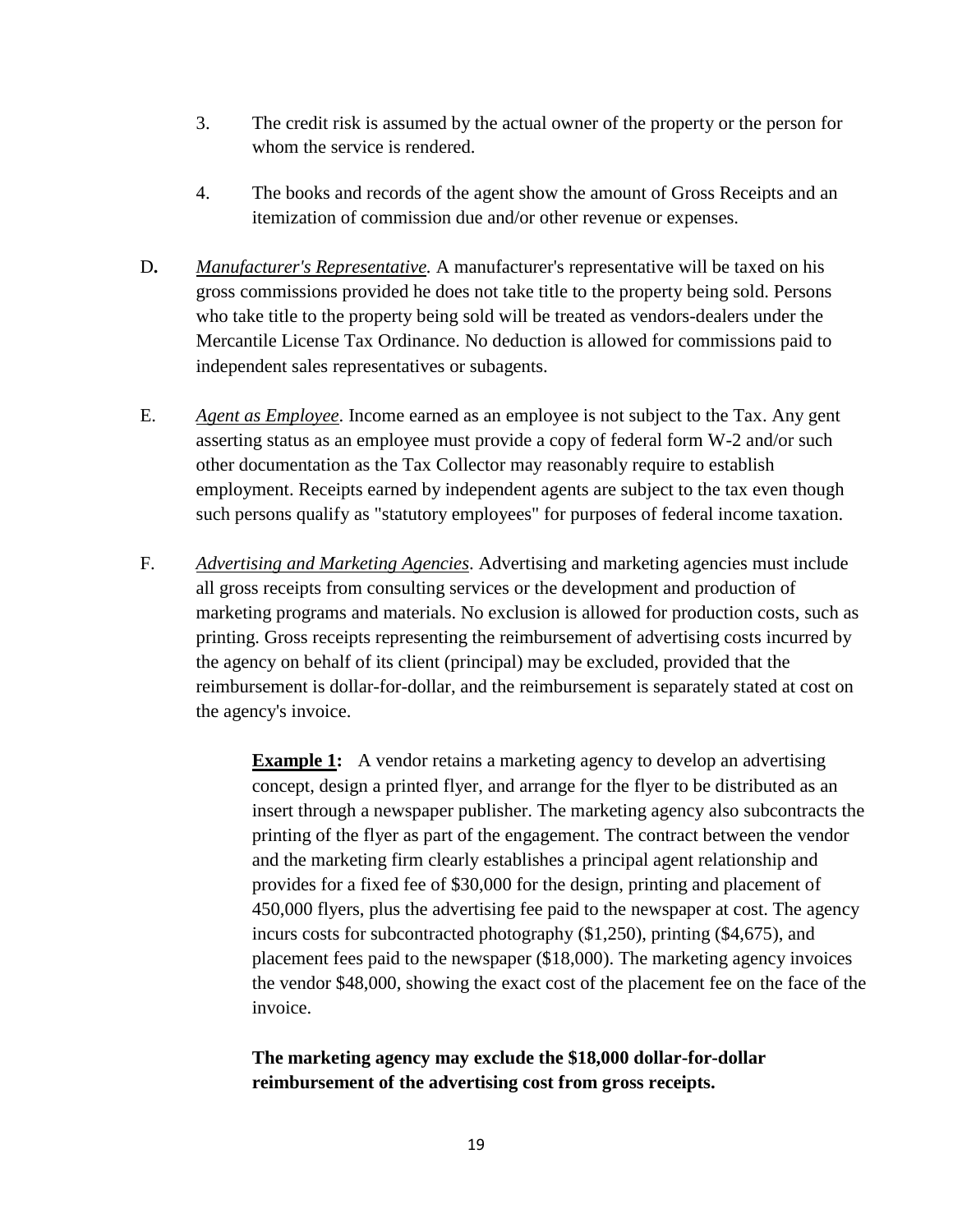**Example 2:** Same facts as Example 1, except the marketing agency takes a 15% agency discount on the placement fee, paying the newspaper \$15,300, but charges the vendor \$48,000, showing the advertising cost as \$18,000 on the invoice.

## **No exclusion from gross receipts is allowed by the agency because the reimbursement was not dollar-for-dollar.**

- G. *Insurance Agents, Brokers and Underwriters*. General agents for insurance companies are required to report as gross receipts the entire commissions received as compensation on policies sold by them directly as well as the overriding commissions received by them upon business produced by Brokers and subagents. Brokers and subagents are required to report as gross receipts the commissions received as compensation for their services. No deduction is allowed for commissions paid to solicitors, subagents, Brokers, or others.
- H. *Real Estate Brokers and Agents*. Real estate Brokers and agents are required to report as gross receipts the commissions and fees received for services rendered in promoting the purchase, sale, rental and/or management of property for others. Gross Receipts include commissions on properties not located in West Manchester if the transaction is handled through personnel connected to a base of operations in the Township. Similarly, gross receipts include commissions on transactions managed, controlled, or directed through a West Manchester base of operations, even though settlement is conducted at a location outside West Manchester.

No deduction from Gross Receipts is allowed for commissions paid by real estate Brokers to real estate agents.

If a real estate Broker takes title to real property in his own name or in a straw name and sells the property, he is required to include the gross selling price of the property as taxable receipts, undiminished by the cost of the property or other expenses. However, if the sale qualifies as the sale of a capital asset under the Internal Revenue Code, the cost of the property may be deducted from gross receipts. *See Section 205 of these Regulations.*

#### **Section 208. Persons Who Repair, Alter or Improve Tangible Personal Property**

Persons with a base of operations in West Manchester Township, who repair, alter, or improve tangible personal property are required to include total customer charges in gross receipts without deduction of materials or costs of any kind. This provision applies regardless of whether or not there is a markup of the costs to the customer. Gross receipts from work performed outside the Township are included in the tax base unless they may be excluded through allocation or apportionment as provided in these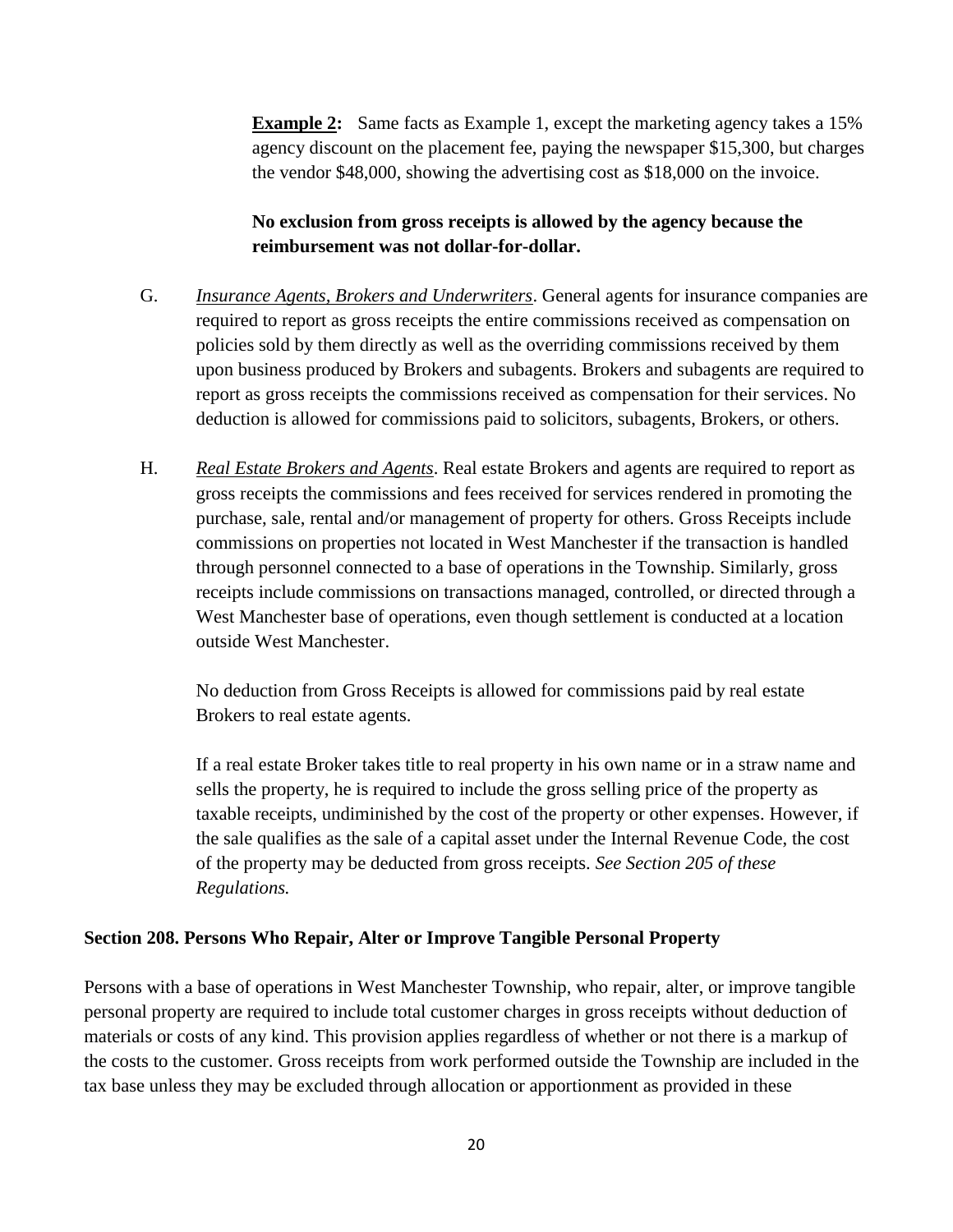Regulations.

## **Section 209. Persons Erecting Buildings or Altering, Repairing, or Improving Real Property**

A contractor or subcontractor with a base of operations in West Manchester Township, in the business of erecting buildings, or altering, repairing or improving real property, or any other construction, installation, or demolition work, shall include in gross receipts all receipts derived from the performance of such contract. In the case of a general contractor, prime contractor or subcontractor, no deduction or exclusion from gross receipts is allowed for amounts paid for materials, suppliers, and/or subcontractors.

Contractors must include in gross receipts 100% of receipts from work in Pennsylvania that is connected to a base of operations in West Manchester Township. Gross receipts from work performed outside of Pennsylvania may be apportioned in accordance with Section 107 of these Regulations.

No exclusion or deduction from gross receipts is allowed for receipts attributed from contracts that involve the use of a job-site trailer.

## **Section 210. Persons Paying Taxes to Other Municipalities**

Where a taxpayer files a return and pays a business privilege or mercantile tax to another municipality, receipts reported to that municipality may be excluded only if the taxpayer has a base of operations in such other municipality and has properly attributed receipts to the base of operations in that municipality.

## **Section 211. Building Operators**

Persons operating hotels, apartment houses, boarding houses, nursing homes, eldercare facilities, offices, or commercial real property are subject to the Business Privilege Tax. Gross receipts include rents, management fees, expense reimbursements (including utilities, insurance and taxes), commissions, common area maintenance charges, furnishing of meals, and charges for any other services rendered, and receipts connected to any business activity attributed to a base of operations in West Manchester Township.

Persons holding real property who employ rental agents or a real estate management company to assist with the rental and/or management of the property are subject to the tax.

Persons with a base of operations in West Manchester Township and operating buildings or other real property outside West Manchester must allocate receipts in accordance with Section 105 of these Regulations.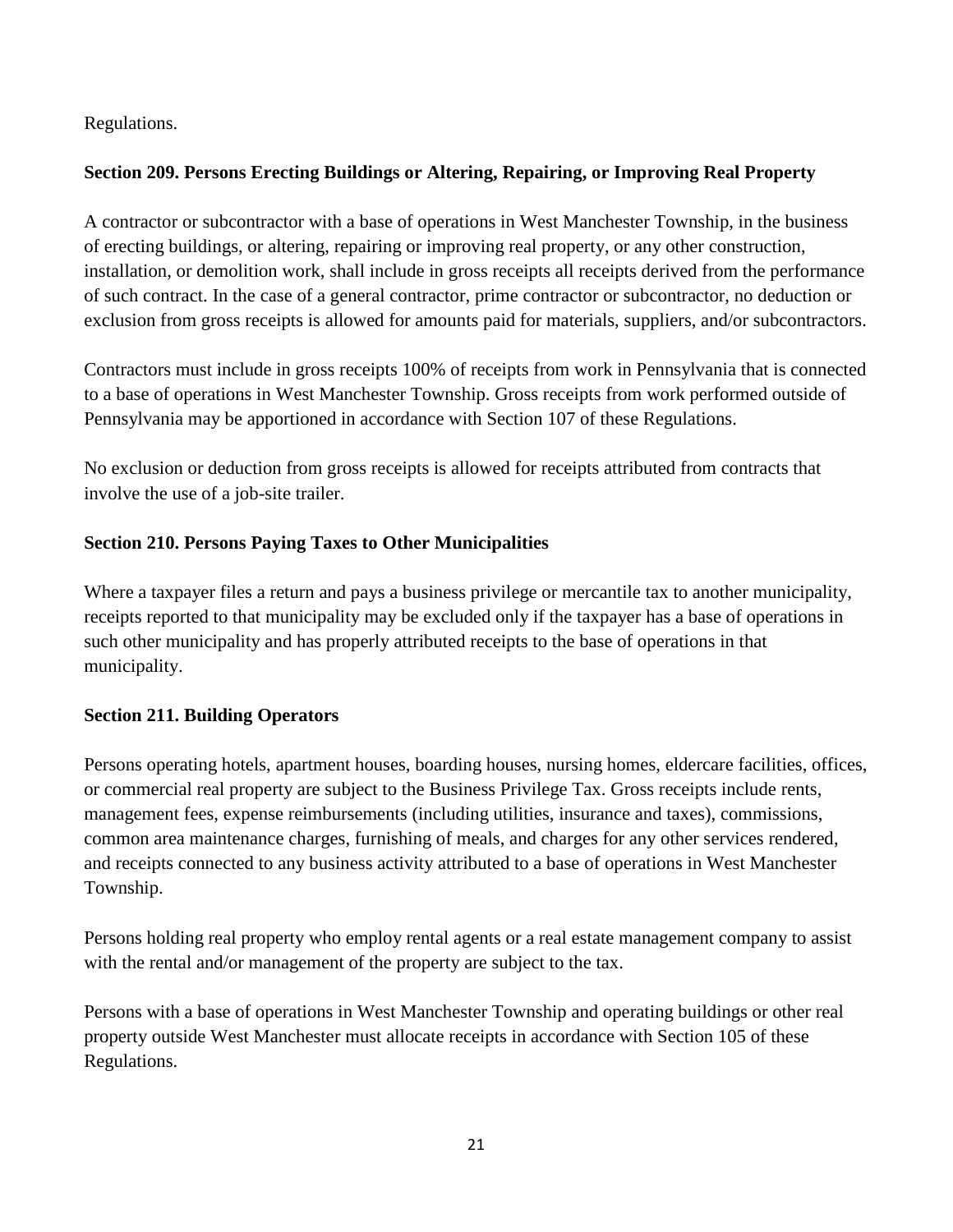Co-operatives and/or condominium associations may exclude from gross receipts membership dues received from unit owners so long as the receipts are not connected to services that could be in competition with a commercial business subject to the Business Privilege Tax.

## **Section 212. Intellectual Property**

The development of intellectual property, whether for sale, use or lease, is a service and is subject to the Business Privilege Tax. Intellectual property includes, but is not limited to, works of art, inventions, software, information systems, manuscripts and other works of authors, and other property that can be protected by patent or copyright.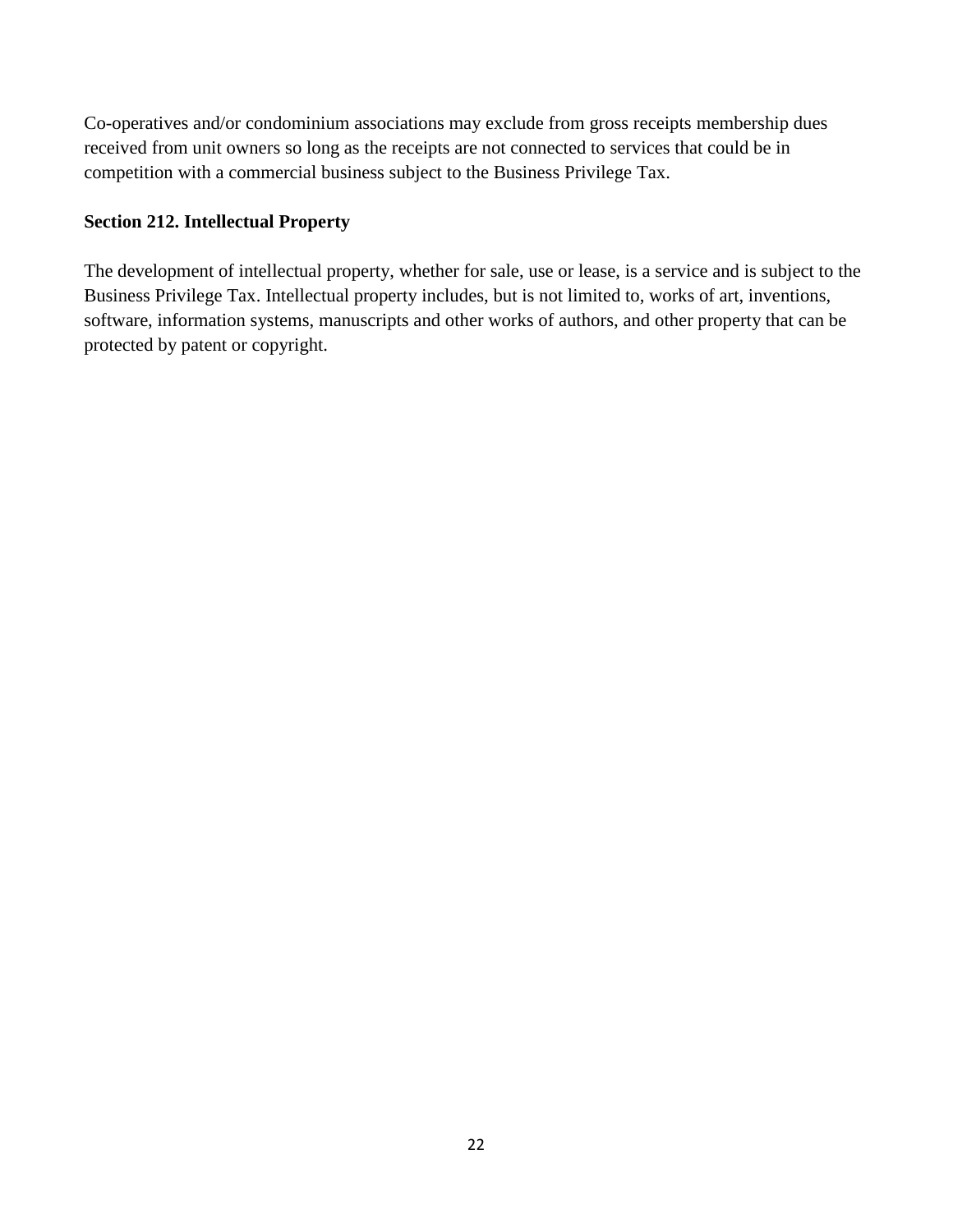## **ARTICLE III DECLARATION AND PAYMENT OF TAX**

#### **Section 301. Extension of Time for Filing Returns**

West Manchester Township will recognize any federal extension of time to file returns for Business Privilege and Mercantile License Tax purposes, so long as all tax is paid to the Township by the original due date for the return(s), and a copy of the federal extension is submitted. An extension of time to file a return is not an extension of time to pay tax associated with the return. No extension of time to pay tax is allowed.

#### **Section 302. Filing to Be Complete**

Returns shall be completed in full and certified as true and correct by the taxpayer. Taxpayers must attach copies of Federal tax returns, schedules and worksheets, to support the Gross Receipts that are reported and to support any claimed exclusions or exemptions. Tax returns that omit proper supporting documentation are considered incomplete and not properly filed.

#### **Section 303. Business Termination**

Any taxpayer going out of business or ceasing to do business must file a final return within thirty days from the date the operations cease. The final return must show the actual gross receipts generated during the tax year in which the taxpayer ceased doing business. At the time of filing the final return, the taxpayer must pay any tax properly due. If the final return properly shows that excess tax has been paid due to estimated taxes previously paid for the final year, the taxpayer shall be entitled to a refund of the excess tax paid.

## **Section 304. Accounting Methods (Cash or Accrual)**

The tax return may be filed on a cash basis or on an accrual basis, but the return must be prepared in accordance with the method of accounting regularly employed in keeping the books of the taxpayer.

#### **Section 305. Records to be Kept**

Every taxpayer is required to keep such accounts and records as will enable the filing of true and accurate declarations and returns. Such accounts and records shall be sufficiently complete to enable the Tax Collector to verify the accuracy of the declarations or returns filed. Accounts and records are to be preserved for a period of not less than 6 years from the end of the taxable year in question.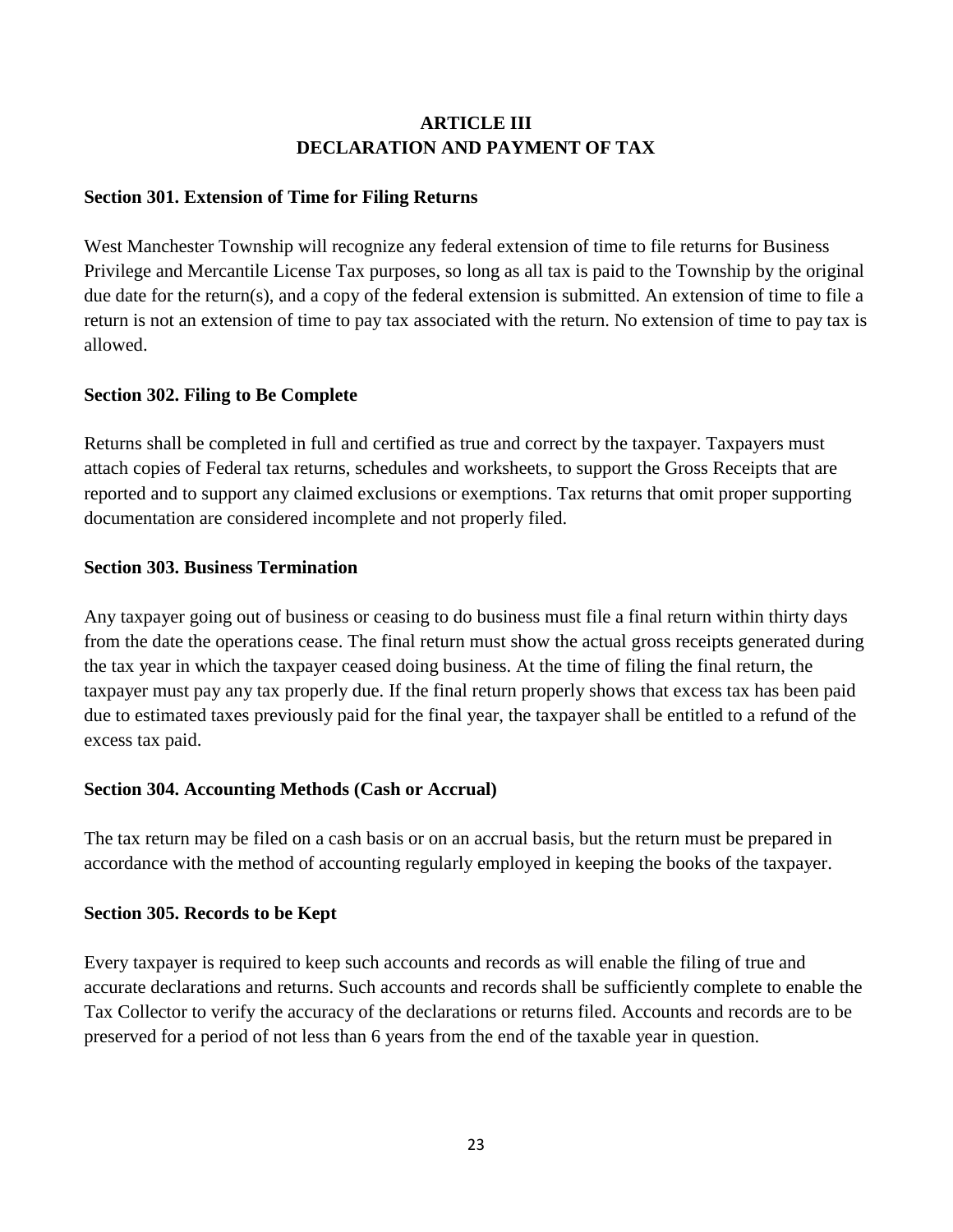## **ARTICLE IV ADMINISTRATION AND ENFORCEMENT**

#### **Section 401. Verification of Records, Audits, Response Periods, Prior Year Returns**

The Tax Collector, or authorized designee, is authorized to examine any of the books, papers, and records of any person or business entity who the Tax Collector reasonably believes has engaged in taxable activity within the Township, in order to verify the accuracy of any return made or, if no return has been made, to arrive at a reasonable assessment of the amount of tax, interest, and penalty due.

- A. *Issuance of Subpoenas to Compel Attendance and Production.* The Tax Collector is authorized to issue subpoenas to compel the attendance of persons deemed by the Tax Collector to be necessary to examine as witnesses, and to compel the production of books, records, and papers relating to any person or business entity under examination.
- B. *Minimum Time Periods for Taxpayer Response.* Taxpayers shall have at least 30 calendar days from the mailing date to respond to an initial request for information from the Township. The Tax Collector shall notify any taxpayer from whom information is initially requested of the procedures to obtain an extension of time in which to respond, and shall grant reasonable extensions of time in which to respond for good cause shown. No action shall be taken against a taxpayer for the tax year in question until the expiration of the response period, including extensions.
- C. *Inquiry as to Prior Year Returns.* Except as provided below, an initial inquiry regarding a Taxpayer's compliance with the Tax Ordinances may include taxes required to be paid or tax returns required to be filed no more than three years prior to the mailing date of the notice of such inquiry. If, after the initial request, the Tax Collector determines that the taxpayer failed to file a tax return, underreported income, or failed to pay a tax for one or more of the tax periods covered by the initial request, subsequent requests for tax returns or supporting information may be made. Subsequent requests will be limited to two additional years (for a total of five years prior to the first date of initial inquiry), unless the taxpayer filed no return or filed a fraudulent return, in which case the Township may request information for another additional year (for a total of six years prior to the first date of initial inquiry). Note, however, that in the event the Tax Collector has sufficient information to indicate that a taxpayer has failed to file a required return or pay tax which was due more than three years prior to the date of the notice, an *initial* request is not limited to three years and may include as many as 6 years prior to the date of the initial inquiry.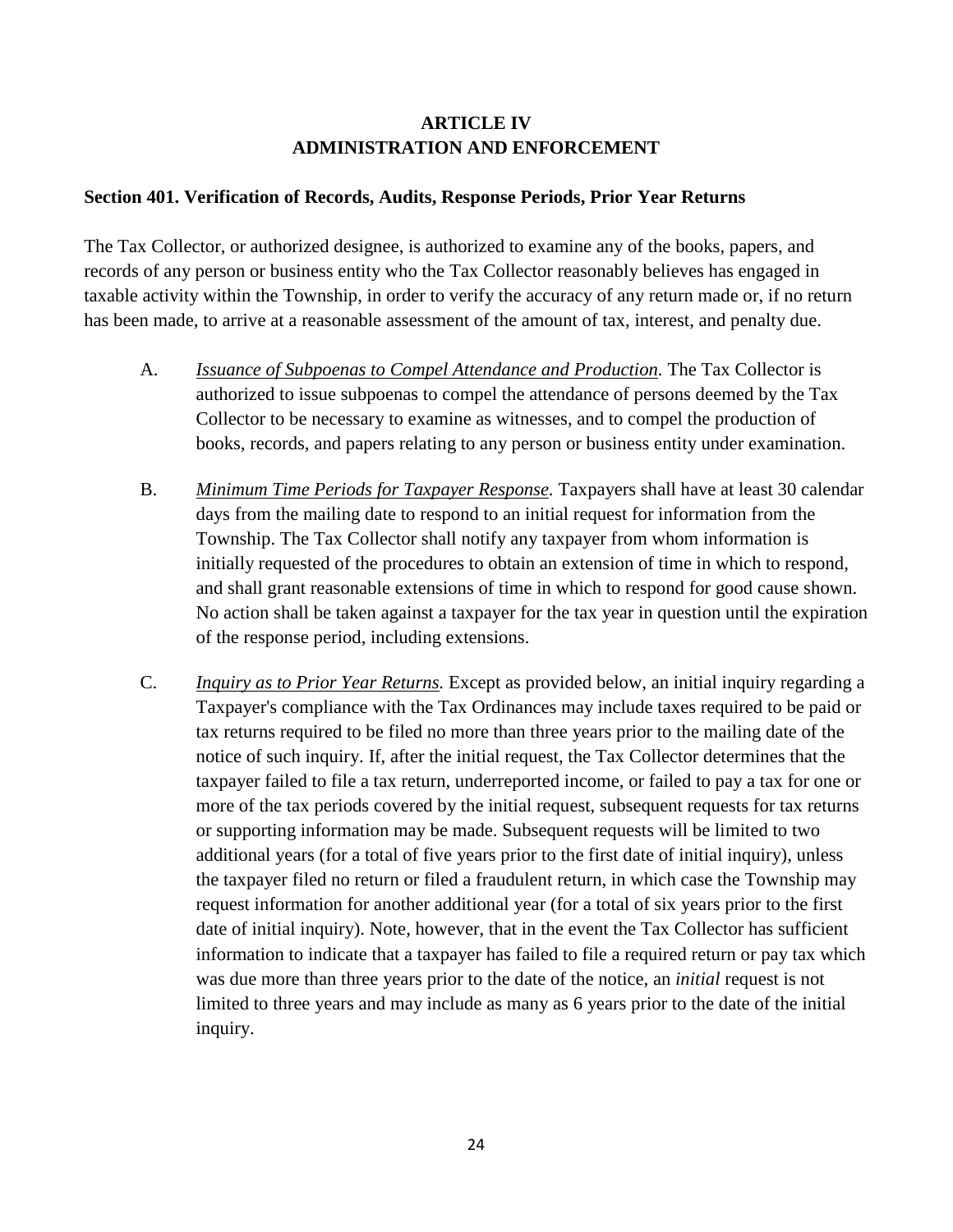## **Section 402. Procedures for the Conduct of Taxpayer Audits**

The following procedures shall be followed during the conduct of an audit of a taxpayer's books and records:

- A. *Notice of Audit.* The taxpayer shall be notified in writing of a scheduled audit at least 30 days in advance. The notice of audit shall contain the following information:
	- 1. The tax years subject to audit;
	- 2. The date, place, and time for the audit to be conducted;
	- 3. A description of the information, books and records to be produced; and
	- 4. A copy of the Township's Local Taxpayer's Bill of Rights Ordinance or a fair summary of the taxpayer's rights and obligations under that Ordinance, together with a reference to where the taxpayer can obtain a complete copy of the Ordinance.
- B. *Rescheduling Audit.* The taxpayer may request that the audit be rescheduled, provided that it is rescheduled within a reasonable time not exceeding 30 days.
- C. *Representation at Audit.* The taxpayer may have a representative present during the audit.
- D. *Use of Estimates.* In the event that the information, books and records provided by the taxpayer, are not sufficient for the purpose of verifying the correct amount of tax, the Tax Collector is authorized to ascertain the amount of tax due through the use of estimates.
- E. *Audit Results.* In the event a notice of Assessment is issued as a result of an audit, the taxpayer shall be provided with a copy of the auditor's report of findings and conclusions, including the calculation of any tax, interest and/or penalty found to be due.

## **Section 403. Examination of Return, Notice of Assessment**

- A. *Examination of Return.* The Tax Collector shall examine every return as soon after filing as practical to determine the correct amount of tax according to the filing. If the Tax Collector finds that the amount of tax shown on the return is less than the correct amount, the Tax Collector shall notify the taxpayer in writing of the amount of the underpayment (deficiency) assessed. A Notice of Assessment, whether as a result of an examination of a return, as a result of an audit, or otherwise, shall be in writing and include:
	- 1. The tax period or periods for which the underpayment is asserted.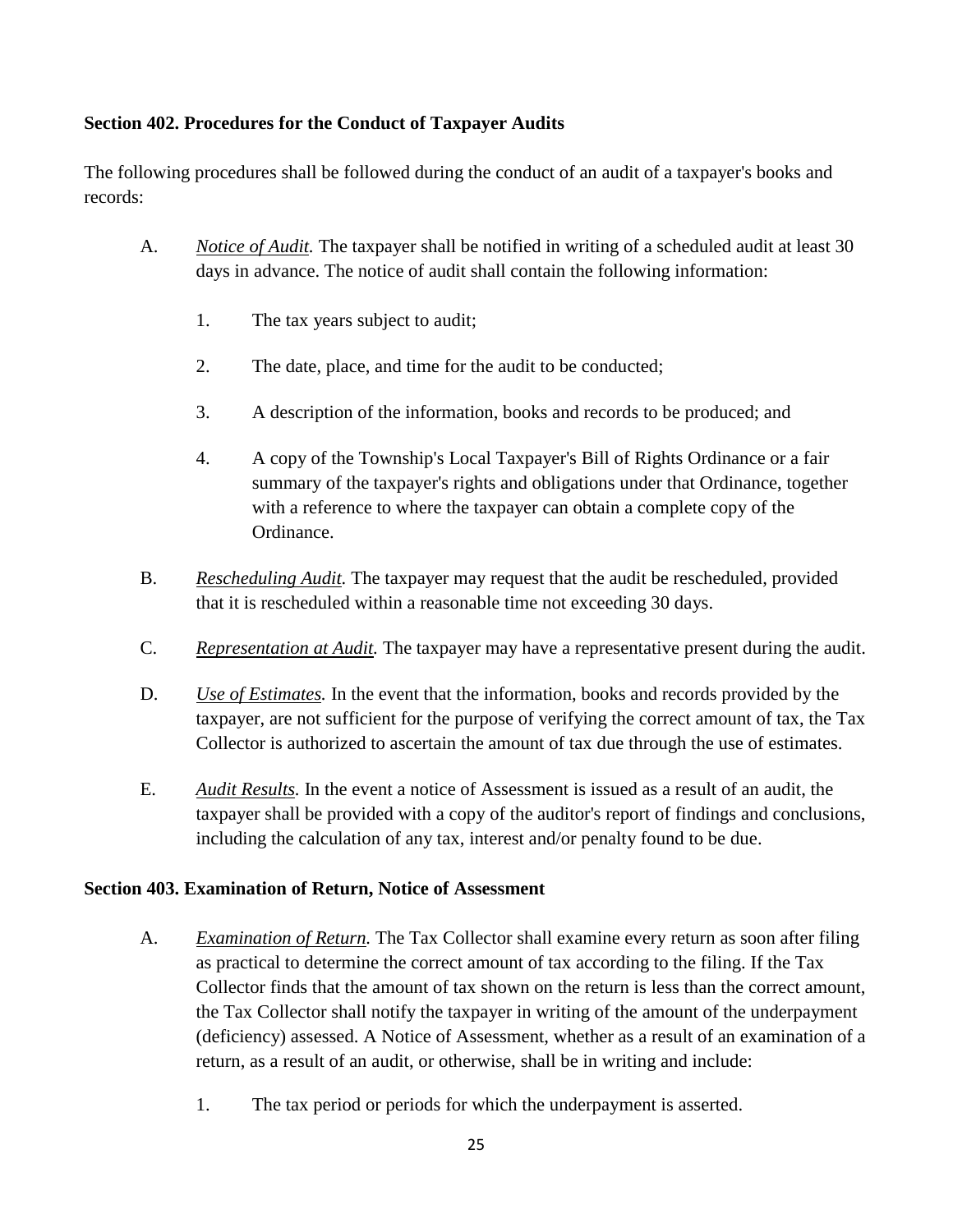- 2. The amount of the underpayment detailed by tax period.
- 3. The legal basis upon which the Township has relied to determine that an underpayment exists.
- 4. An itemization of the revisions made by the Township to a return filed by the taxpayer that result in the determination that an underpayment exists.
- 5. A copy of the Township's Local Taxpayer's Bill of Rights Ordinance or a fair summary of the taxpayer's rights and obligations under that Ordinance, together with a reference to where the taxpayer can obtain a complete copy of the Ordinance.

If the Tax Collector finds that the tax that has been paid by the taxpayer is more than the correct amount, the Tax Collector shall credit the overpayment against any taxes owed by the taxpayer to the Township and shall refund the difference to the taxpayer. Written notice of such action by the Tax Collector shall be provided to the taxpayer.

B. *No Return Filed.* If a taxpayer fails to file any return of tax required to be filed, the Tax Collector may estimate from any available information, the taxpayer's gross receipts and the tax due thereon, and notify the taxpayer in writing of the amount assessed against the taxpayer as a deficiency.

## **Section 404. Petition for Reassessment**

Within 90 days of the date of a Notice of Assessment, the taxpayer may make a request for reassessment by completing and submitting a Petition for Administrative Appeal which will be forwarded for decision to an administrative hearing officer appointed by the Township. See Section 412 *(Taxpayer's Administrative Appeals).*

## **Section 405. Refund of Overpayments, Interest on Overpayments**

A**.** *Taxpayer Request for Refund of Overpayments.* Any taxpayer who has made an overpayment of tax to the Township may file a written request with the Tax Collector for a refund or credit. A request for refund shall be made within 3 years of the due date for filing the tax return (as extended), or one year after actual payment of the tax, whichever is later. If no return (or report) is required, the request shall be made within 3 years after the due date for payment of the tax or within one year after actual payment of the tax, whichever is later. A request for refund shall not be considered complete and filed unless and until all information necessary for the Township to determine the merits of the request have been received by the Township.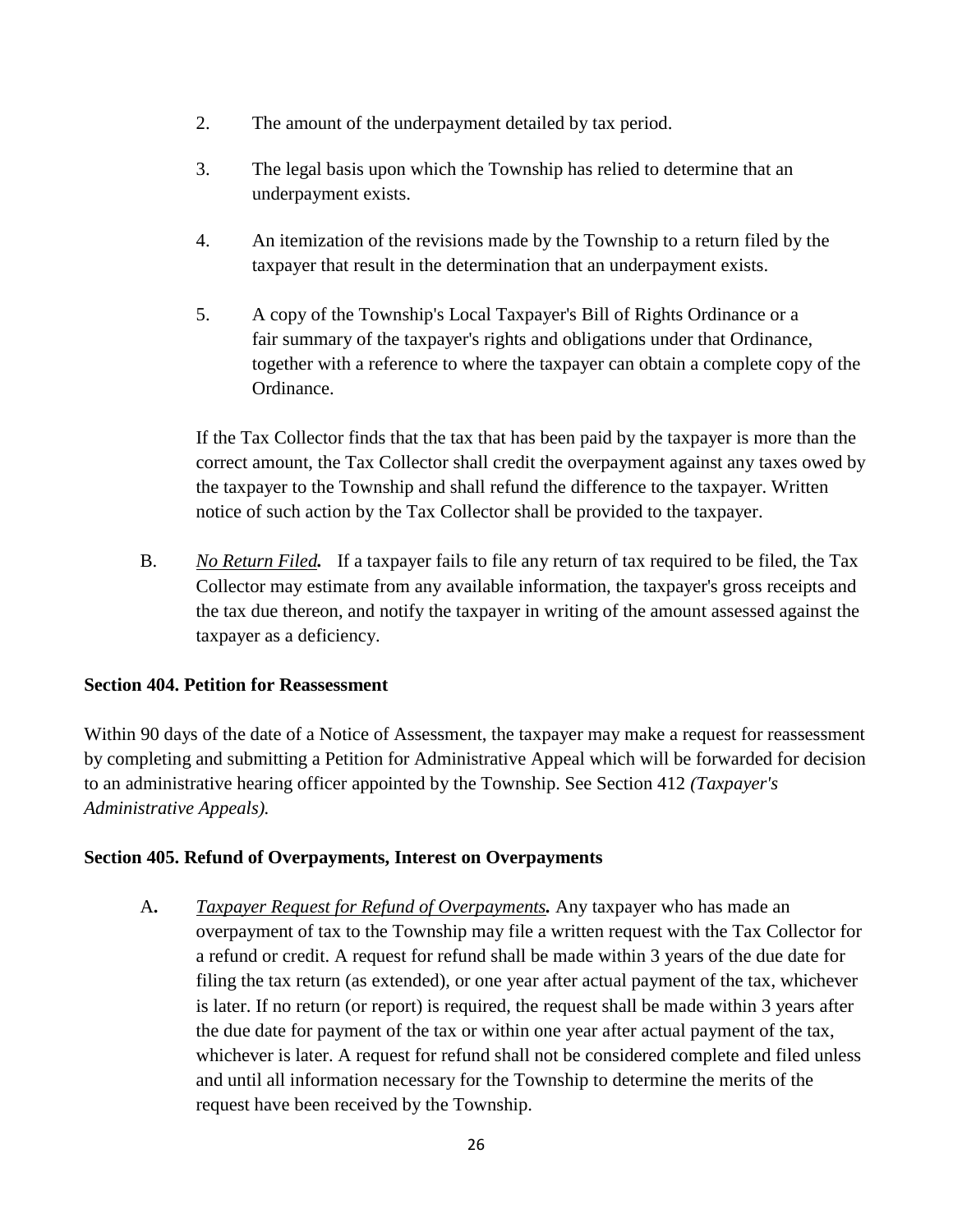- 1. Overpayment on tax return. For purposes of this section, a tax return filed by the taxpayer with the Township showing an overpayment of tax shall be deemed to be a written request for a cash refund unless otherwise indicated on the tax return.
- 2**.** Refund request not a petition for appeal**.** A request for refund under this section shall not be considered a Petition for Administrative Appeal and shall not preclude a taxpayer from submitting a Petition for Administrative Appeal. See Section 412 *(Taxpayer's Administrative Appeals).*
- 3. Refund after Notice of Assessment. For amounts paid as a result of a notice asserting or informing a taxpayer of an underpayment, a written request for refund shall be filed with the Township within one year of the date of the payment.
- B. Interest on Overpayments*.* All overpayments of tax due to the Township shall bear simple interest from the date of the overpayment until the date of resolution. (See 53 *Pa. C.S. § 8426).*
	- 1. *Rate of interest.* Interest on overpayments shall be allowed and paid at the same rate as the Commonwealth is required to pay pursuant to Section 806.1 of the Act of April 9, 1929 (P.L. 343, No.176), known as The Fiscal Code, or any successor statute governing such rate of interest.
	- 2. 75 days before interest accrues*.* No interest shall be allowed if an overpayment is refunded (or applied against any other tax, interest or penalty due the Township) within 75 days after the last date prescribed for filing the report of the tax liability or within 75 days after the date the return or report of the liability due is filed, whichever is later.
	- 3. *No interest on Overpayments of Interest and Penalty.* Overpayments of interest or penalty shall not bear any interest.
- C. *Acceptance of Refund Check.* The taxpayer's acceptance of the Township's refund check shall not prejudice any right of the taxpayer to claim any additional overpayment and interest thereon. Tender of a refund check by the Township shall be deemed to be acceptance of the check by the taxpayer.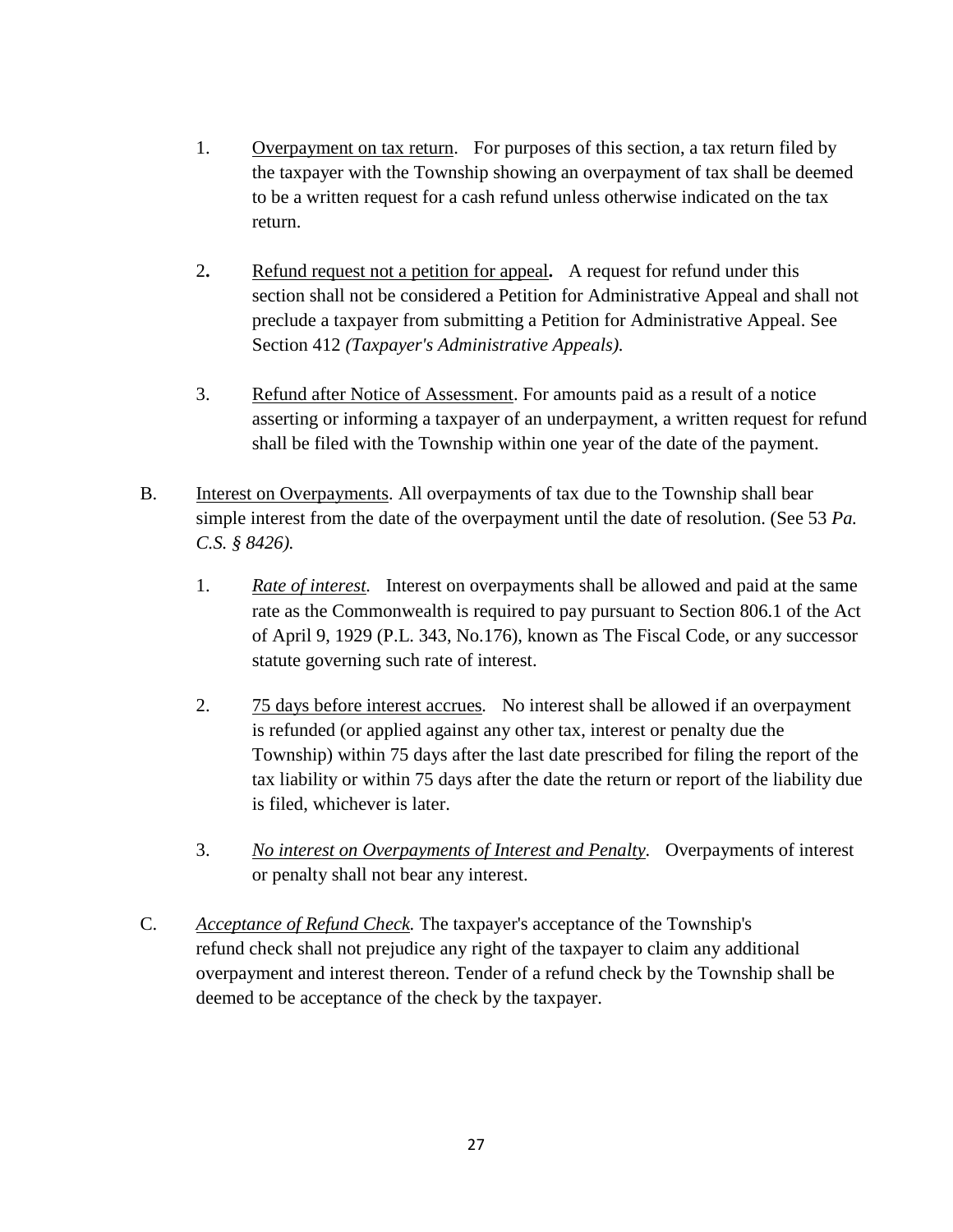## **Section 406. Abatement of Certain Interest and Penalty**

- A**.** *Errors and Delays.* In the case of any underpayment, the Tax Collector may abate all or any part of interest for any period for the following:
	- 1. My underpayment of tax finally determined to be due attributable in whole or in part to any error or delay by the Township in the performance of a ministerial act, provided, however, that no significant aspect of the error or delay is caused by the taxpayer after the Township has contacted the taxpayer in writing with respect to the underpayment of tax finally determined to be due or payable.
	- 2. Any payment of a tax to the extent that any error or delay in the payment is attributable to an officer, employee or agent of the Township being erroneous or dilatory in performance of a ministerial act. The Tax Collector shall determine what constitutes timely performance of ministerial acts.
- B. *Erroneous Written Advice by Township.* The Township shall abate any portion of any penalty or interest attributable to erroneous advice furnished to the taxpayer in writing by an officer, employee or agent of the Township, acting in his or her official capacity if the written advice was reasonably relied upon by the taxpayer and was in response to specific written request of the taxpayer; and the portion of the penalty or addition to tax or excess interest did not result from a failure by the taxpayer to provide adequate or accurate information.

## **Section 407. Installment Agreements**

If, in the sole opinion of the Tax Collector, it will facilitate collection, the Township may enter into a written agreement with any taxpayer under which the taxpayer is allowed to satisfy liability for the tax in installment payments.

- A. *Termination of Installment Agreement.* The Tax Collector may terminate any installment agreement if: (a) information provided to the Township prior to the date of the agreement was inaccurate or incomplete, or (b) the Tax Collector believes that collection of the tax under the agreement is in jeopardy.
- B. *Alteration of Installment Agreement.* If the Tax Collector finds that the financial condition of the taxpayer has significantly changed, the Tax Collector may alter, modify or terminate the agreement, but only if: (a) notice of the Tax Collector's finding is provided to the taxpayer no later than 30 days prior to the date of such action; and (b) the notice contains the reasons why the Tax Collector believes a significant change has occurred.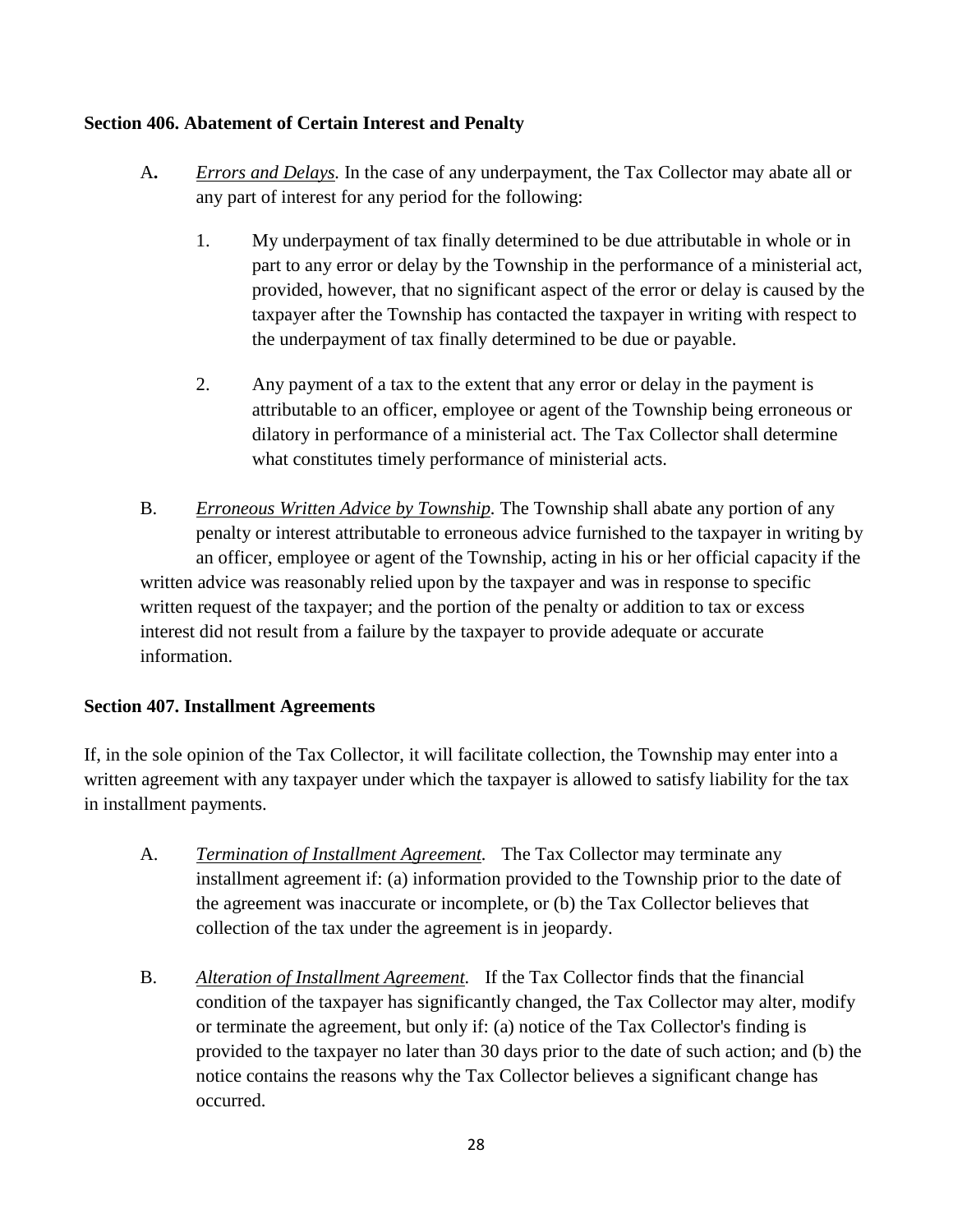- C. *Breach of Installment Agreement.* The Tax Collector may alter, modify or terminate an installment agreement if the taxpayer fails to do any of the following:
	- 1. Pay any installment at the time the installment is due under the agreement;
	- 2. Pay any other tax liability at the time the liability is due;
	- 3. Provide a financial condition update as requested by the Township.
- D. *Prepayment Permitted.* Taxpayer may prepay, in whole or in part, any tax under any agreement with the Township.

## **Section 408. Payment Under Protest**

The Tax Collector is authorized to accept "payment under protest" of the amount of tax in order for the taxpayer to avoid liability for additional interest, penalties, and fines. Further, the Tax Collector may accept partial payment of any amount due without waiver of the Township's right to collect the balance due.

#### **Section 409. Violations, Interest on Underpayment and Penalties**

Failure to comply with the provisions of the Tax Ordinance or these Regulations may result in sanctions, including:

- A. *Interest on underpayment.* If any amount of tax imposed by the Tax Ordinance is not paid on or before the last date prescribed for payment, interest on such amount at the rate of .5 % per month, or fraction of a month, shall be payable for the period from such last date to the date such amount is paid.
- B. *Penalty.* If any amount of tax imposed by the Tax Ordinance is not paid on or before the last date prescribed for payment, there shall be added to the tax for the taxable year an amount equal to 0.5% per month or fraction of a month on the amount of unpaid tax.

C. *Fine.* Any taxpayer (including any officer, Agent, or employee thereof) who knowingly fails to obtain a license, fails to remit any tax due, fails to file complete and correct reports or returns when due, or makes a false or fraudulent return, may be subjected to a fine of \$500.00 and costs of enforcement for each offense, and, in default of payment of such fine and costs, to imprisonment for a term not exceeding thirty days.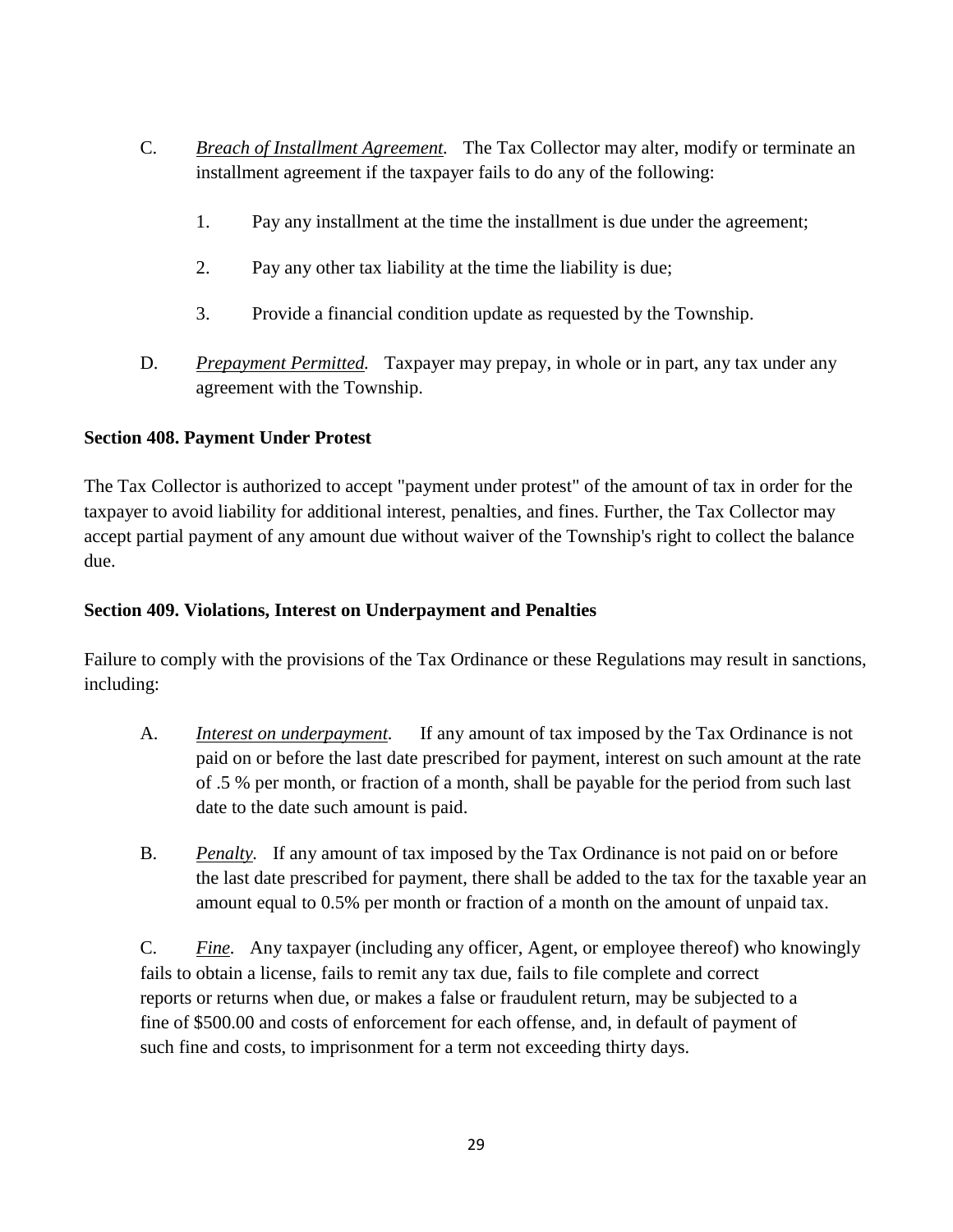#### **Section 410. Confidential Nature of Tax Information**

Any information obtained by the Tax Collector or any official agent or employee of the Township as a result of any audit, return, report, investigation, hearing or verification required or authorized by the Tax Collector shall be confidential tax information.

#### **Section 411. Dishonored Checks**

If any check received in payment of taxes is returned unpaid by the bank, there shall be added to the tax due the sum charged for dishonored checks established by the Township.

#### **Section 412. Taxpayer's Administrative Appeals**

In order to appeal any Assessment, determination or denial of refund of tax, the taxpayer must file a Petition for Administrative Appeal with the York Adams Tax Bureau. All Petitions shall be mailed or delivered to: York Adams Tax Bureau, 1415 North Duke Street, York, PA 17404.

- A. *Petitions for Administrative Appeal.* Petitions shall be in writing on a form provided by the York Adams Tax Bureau. A petition is timely filed if the envelope transmitting the petition is postmarked by the United States Postal Service on or before the final day on which the petition is required to be filed. If hand delivered, a Petition will be deemed to be filed on the date received at the address shown above.
- *B. Contents of Petition for Administrative Appeal.* Petitions shall: (1) state the name, address and telephone number of the taxpayer and taxpayer's authorized representative (if any), (2) identify the tax and tax period(s) to which the Petition pertains, (3) state the amount of tax appealed and the legal basis for the appeal (i.e., state how or why the Assessment is incorrect; or why a refund request should have been granted), (4) provide copies of all supporting documentation and calculations, (5) state whether a hearing is requested, and (6) certify under penalty of perjury that the facts in the Petition are true and correct and that the Petition is not filed for purposes of delay.

## C. *Deadlines for Filing Petition for Administrative Appeal.*

I. Refund Petitions shall be filed within 3 years after the due date for filing the report as extended, or one year after actual payment of an eligible tax, whichever is later. If no report is required, the petition shall be filed within 3 years after the due date for payment of the tax or within one year after actual payment, whichever is later.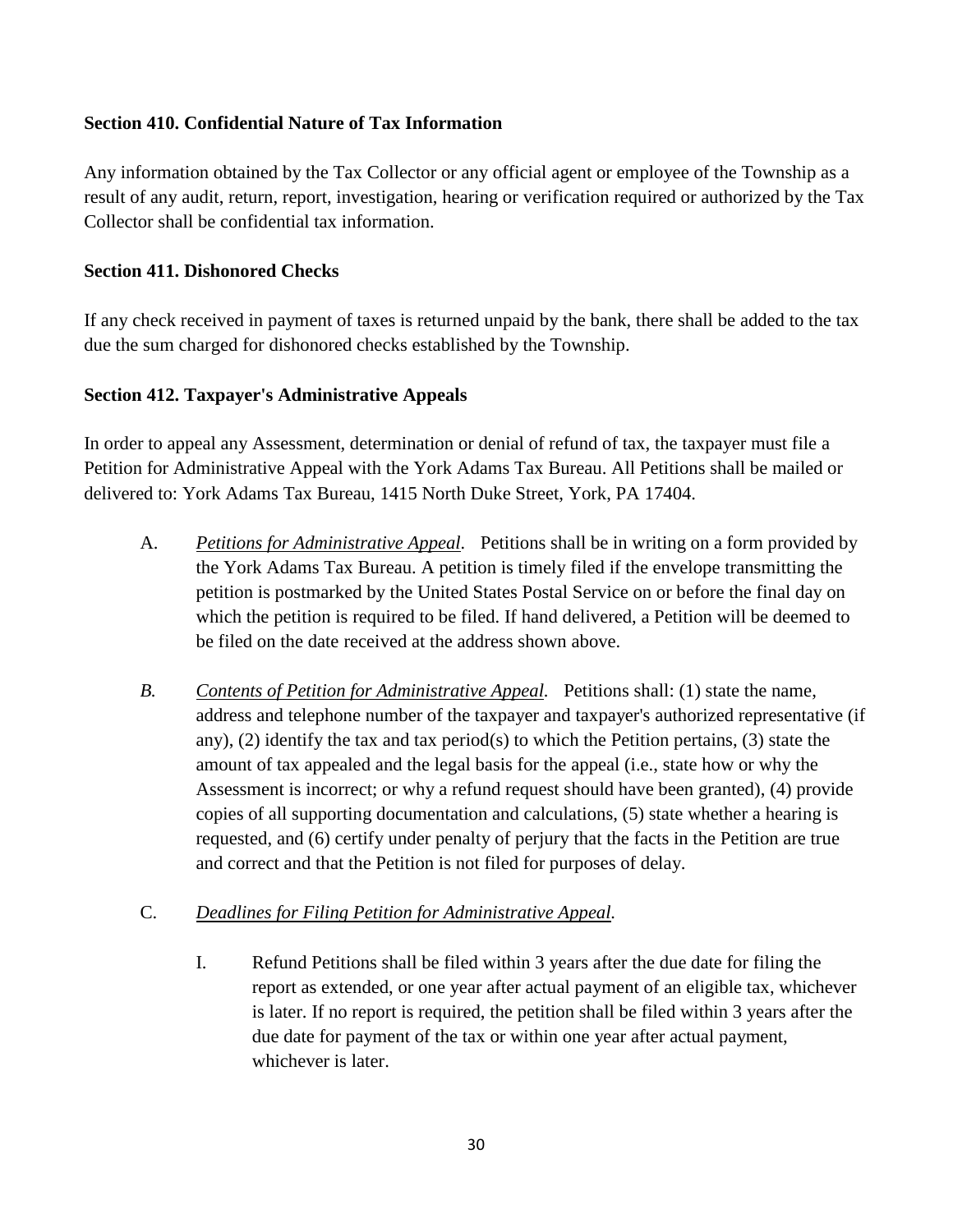- 2. Petitions for Reassessment of tax shall be filed within 90 days of the date of the Assessment notice.
- D. *Administrative Appeals Process and Procedure.* Upon receipt of a timely filed Petition for Administrative Appeal, the Tax Collector will: (a) promptly schedule a hearing if a hearing has been requested by the taxpayer (if a hearing is not requested, the Petition will be determined on the record before the hearing officer), (b) provide the taxpayer with a Notice of Hearing (setting forth the time, date, and location of the hearing), and (c) forward the taxpayer's petition to an administrative hearing officer appointed by the Township. Unless the date of the hearing is agreed upon by all parties, the Tax Collector shall give at least 7 days written notice of the hearing to all parties.
	- 1. Hearings. Hearings will be held at the Township Municipal Building, unless otherwise directed by the hearing officer. Hearings will be informal in nature and technical rules of evidence will not be applicable.
		- (a) Representation. Taxpayers may appear before the administrative hearing officer with or without benefit of representation. Any person seeking to represent a taxpayer at the hearing must first be so authorized by the taxpayer in writing. A taxpayer's representative need not be a licensed professional, but should be familiar with the Tax Ordinance, these Regulations and the facts of the case.
		- (b) Presentation of Evidence. Evidence may be submitted and considered which possesses probative value commonly accepted by reasonably prudent persons in the conduct of their affairs. Unless waived by the parties, testimony shall be under oath or affirmation, administered by the hearing officer. Copies or photographs of all records and other exhibits shall be provided to all parties and to the hearing officer. Any party may have a recording or a transcript made of the hearing at the party's expense.
		- (c) Failure to Appear. The hearing may proceed in the absence of any party who fails to appear, after notice, but the hearing officer's decision shall not be based solely upon the failure of a party to appear.
	- 2. Hearing Officer's Decision. After the conclusion of the hearing, the